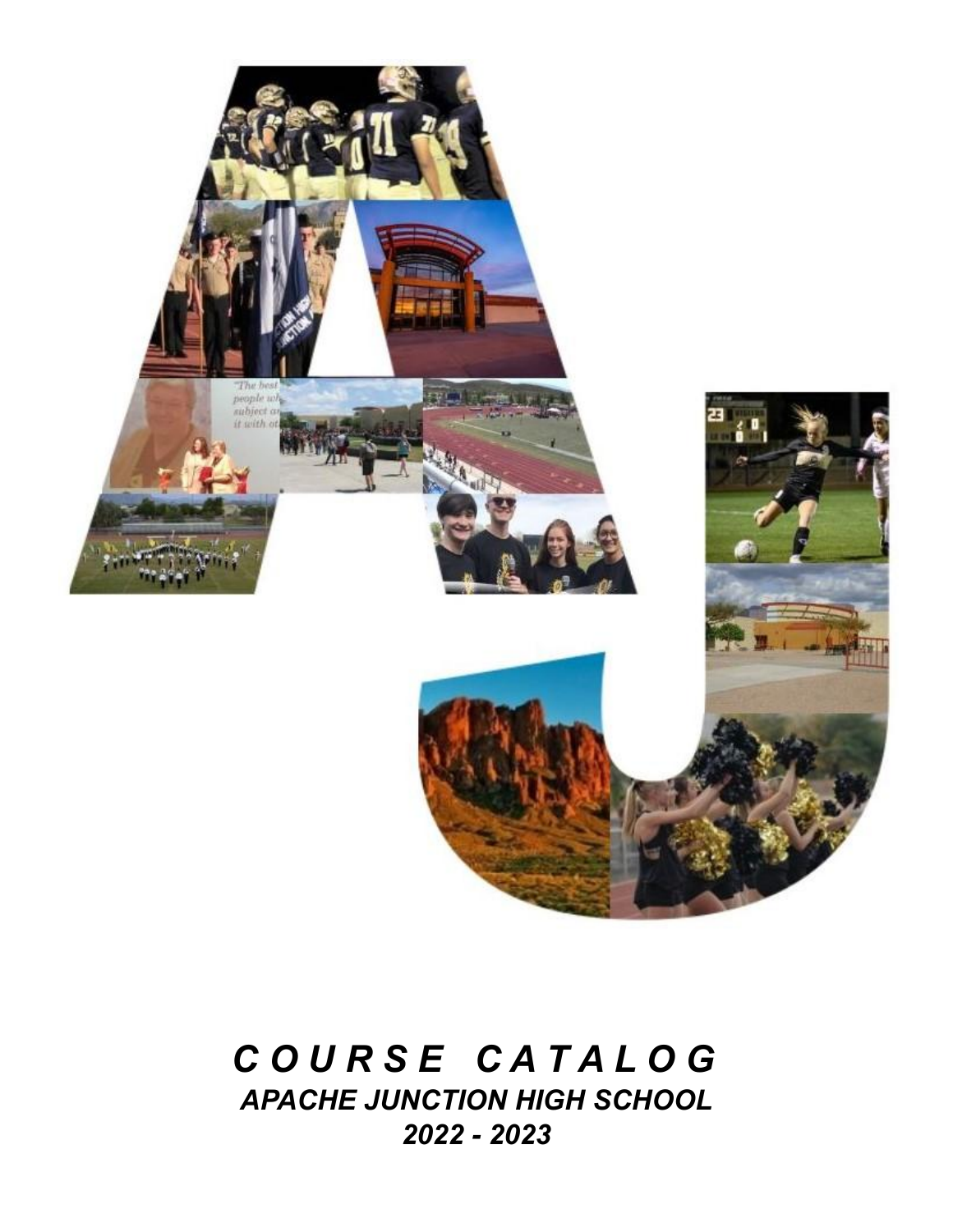# **Apache Junction Unified School District Notice of Nondiscrimination**

The Apache Junction Unified School District No. 43 does not discriminate on the basis of race, color, national origin, sex (including sexual harassment), handicap or age in any of its policies, procedures, or practices in compliance with Title VI of the Civil Rights Act of 1964,Title IX of the Education Amendments of 1972, Section 504 of the Rehabilitation Act of 1973, and the Age Discrimination Act of 1975. The nondiscrimination policy covers admission and access to, and treatment and employment in the District's programs and activities, including vocational education. A lack of English language skills shall not be a barrier to admission and participation in any education program, including vocational and special education. Inquiries regarding the equal opportunity policies or the filing of grievances, or the request of a copy of the grievance procedures covering discrimination complaints may be directed to the Title IX/Section 504 compliance officer:

Director of Special & Educational Services District Administrative Building 1575 West Southern Avenue, Suite #6 Telephone (480) 982-1110, ext. 2046

The Apache Junction Unified School District recognizes its obligation to provide overall program accessibility throughout the school for handicapped persons. Contact the Director of Special Services to obtain information as to the existence and location of services,activities, and facilities that are accessible to and usable by handicapped persons.

Inquiries regarding Federal laws and regulations concerning nondiscrimination in education or the District's compliance with those provisions may also be directed to:

Office for Civil Rights U S Department of Education 221 Main Street, Suite 1020 San Francisco, CA 94105

# **El Distrito Escolar Unificado de Apache Junction Noticia de No Discriminación**

El Distrito Escolar Unificado de Apache Junction #43 no discrimina a causa de la raza, el color, el origin nacional, el sexo (incluyendo el hostigamiento sexual), la desventaja, la edadenningunas de sus políticas, procedimientos, nipracticas de acuerdo con el Titulo VI del Actode Derechos Civiles de1964, el TituloIXdelasEnmiendasEducacionales de1972, laSección 504 del ActodeRehabilitación de Edad de 1975, La Política de no discriminacióncubre la matriculación y el acceso, el tratamiento, el empleoen los programas y las actividadesescolares, inclusivo de a educaciónvocacional La falta de habilidades con el idiomainglés no será una barrera ni a la matriculaciónni a la particiónencualquierprogramaeducacional, inclusivo de las educacionesvocacional y especial Preguntasacerca de la política de las oportunidadesigualeso la registración de agravios, o la solicitud de una copia de los procedimientos de agraviossobrequejas de descrimación se puedendirigir al oficial de sumisión del Titulo IX, Sección504:

Director of Special & Educational Services District Administrative Building 1575 W Southern Avenue, Suite #6 Telephone (480) 982-1110, ext 2046

El Distrito Escolar Unificado de Apache Junction reconoce su obligación de proveer el acceso al programa en total por toda la escuela para las personas con desventajas Contacto a Director de Servicios Especiales para obtener información sobre la existencia y la localidad de servicios, actividades, y facilidades que son accesibles a y que pueden usar las personas con desventajas

Preguntas sobre las leyes y regulaciones federales acerca de no discriminaciónen la educación o la sumisión del distrito escolar conesas provisiones también pueden ser dirigidasa:

Office for Civil Rights U S Department of Education 221 Main Street, Suite 1020 San Francisco, CA 94105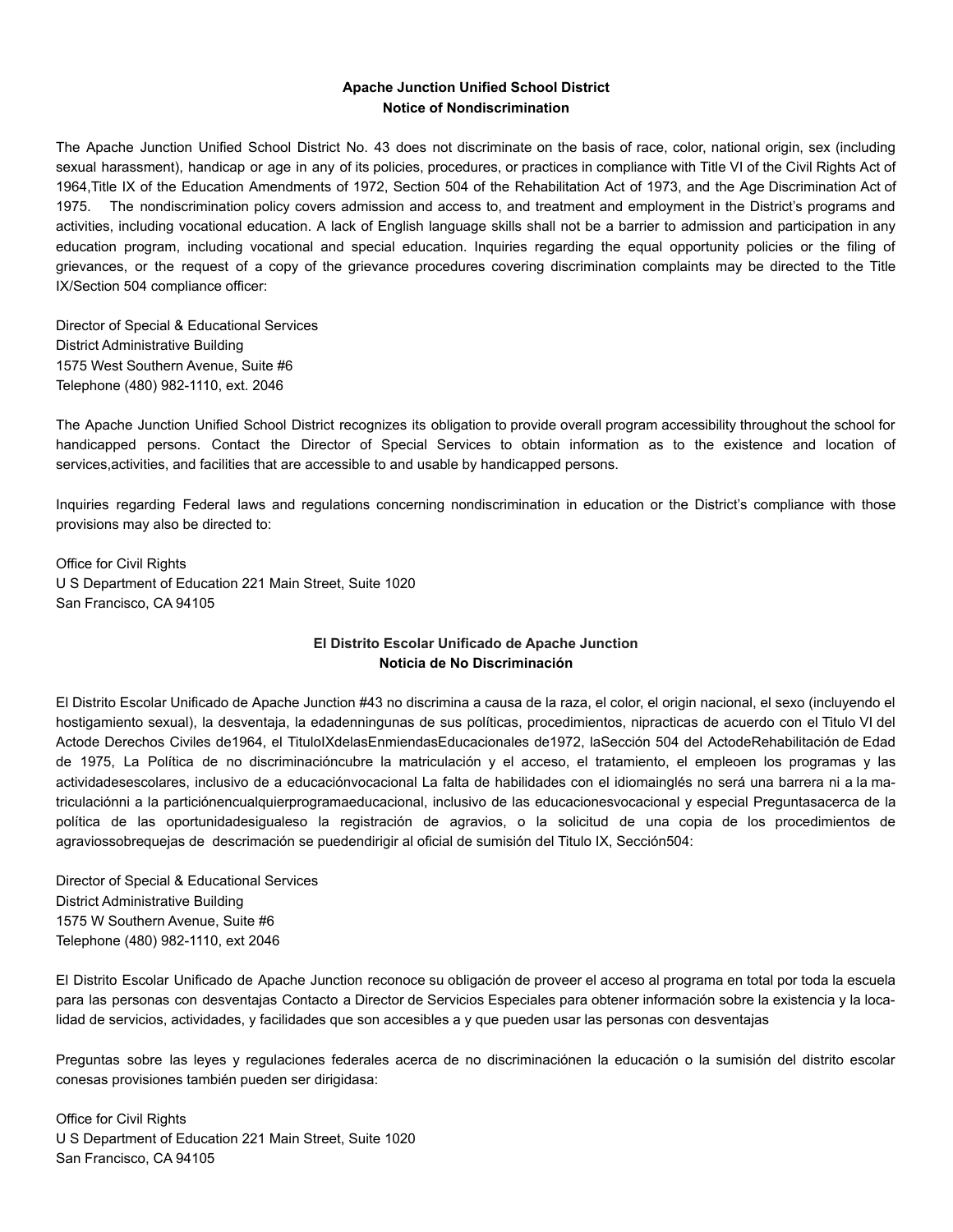

*Dear Prospector Family,*

Welcome to Apache Junction High School (AJHS). At AJHS, we are proud of our strong link to the community and local organizations. It is due to this connection that our students receive an education based on a team approach *including the student, teachers, counselors, administrators, community and family members. The campus is a central* point for the town of Apache Junction, as the facilities are used for many community events. The views of the *Superstition Mountains lend a true Arizona setting for theProspectors.*

During the 2021-2022 school year, students will have a wide variety of course options. Courses at AJHS are challenging and fun while supporting deep learning, inquiry-based activities, and critical thinking skills. Our district also hosts one-to-one use of technology. Our focus continues to be on raising the level of student achievement as we *prepare our students for the challenges of the 21st-century world.*

*Our school counselors, teachers, instructional coaches, and administrators worked closely to establish programs of* study that support the many interests of our students. In addition to our core classes, we offer such courses as *NJROTC, AVID, Strategic Reading, Introduction to Engineering, Earth and Space Science, Advanced Physical Education, Honors Spanish, Welding, Culinary, Construction and Early Childhood Education to name a few.*

Our student activities and athletic programs continue to be award winning while supporting a healthy and active involvement in school. Through these activities, our students learn the importance of being a part of an organization through collaboration, leadership, and teamwork. At AJHS learning occurs both in and out of the classroom including *field trips, concerts, competitions and events that support various displays of knowledge.*

At AJHS we are dedicated to supporting our teachers to ensure they are prepared to meet the needs of all our *learners. Therefore, we regularly offer professional development and instructional coaching to our educators. Our* ultimate goal is to maintain a safe learning environment that supports the academic and social/emotional education *for all of our students as we prepare them for their future.*

*Sincerely,*

*Dr. Chris Lineberry*

*WE MINE HUMAN POTENTIAL!!!*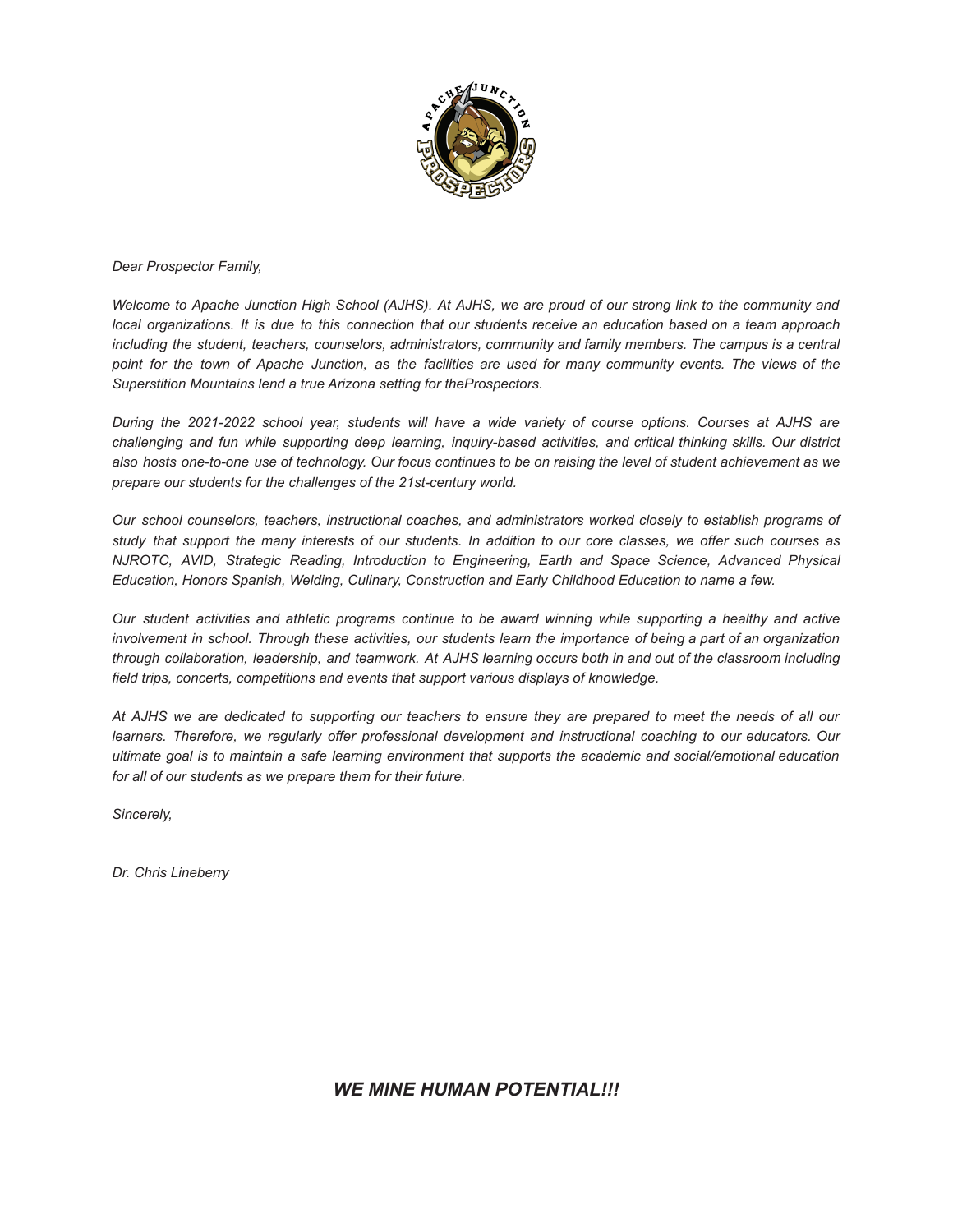# **TABLE OF CONTENTS**

# *General Information*

| <b>Registration Process</b>                | 5  |
|--------------------------------------------|----|
| <b>Course Credit</b>                       | 5  |
| <b>Credit Earning Options</b>              | 5  |
| <b>Credit Enrollment Requirements</b>      | 5  |
| Report Cards & Progress Reports            | 5  |
| Grades & Grade Point Average               | 6  |
| Honors & AP Courses                        | 6  |
| Course Selection & Graduation Requirements | 6  |
| Grade Level                                | 7  |
| Academic Letter                            | 7  |
| Promise for the Future                     | 7  |
| <b>Competency Exams</b>                    | 7  |
| University Requirements                    | 8  |
| <b>Transfer of Credits</b>                 | 8  |
| Credit Recovery                            | 9  |
| <b>Course Changes</b>                      | 9  |
| Fees                                       | 10 |
|                                            |    |

# *Course Descriptions*

| Career and Technical Education (CTE) | 11 |
|--------------------------------------|----|
| English                              | 12 |
| Fine Arts                            | 14 |
| Foreign Language                     | 18 |
| <b>Mathematics</b>                   | 19 |
| Naval Science (JROTC)                | 21 |
| <b>Physical Education</b>            | 22 |
| Science                              | 23 |
| Social Studies                       | 25 |
| Miscellaneous Electives              | 27 |
| Special Education                    | 29 |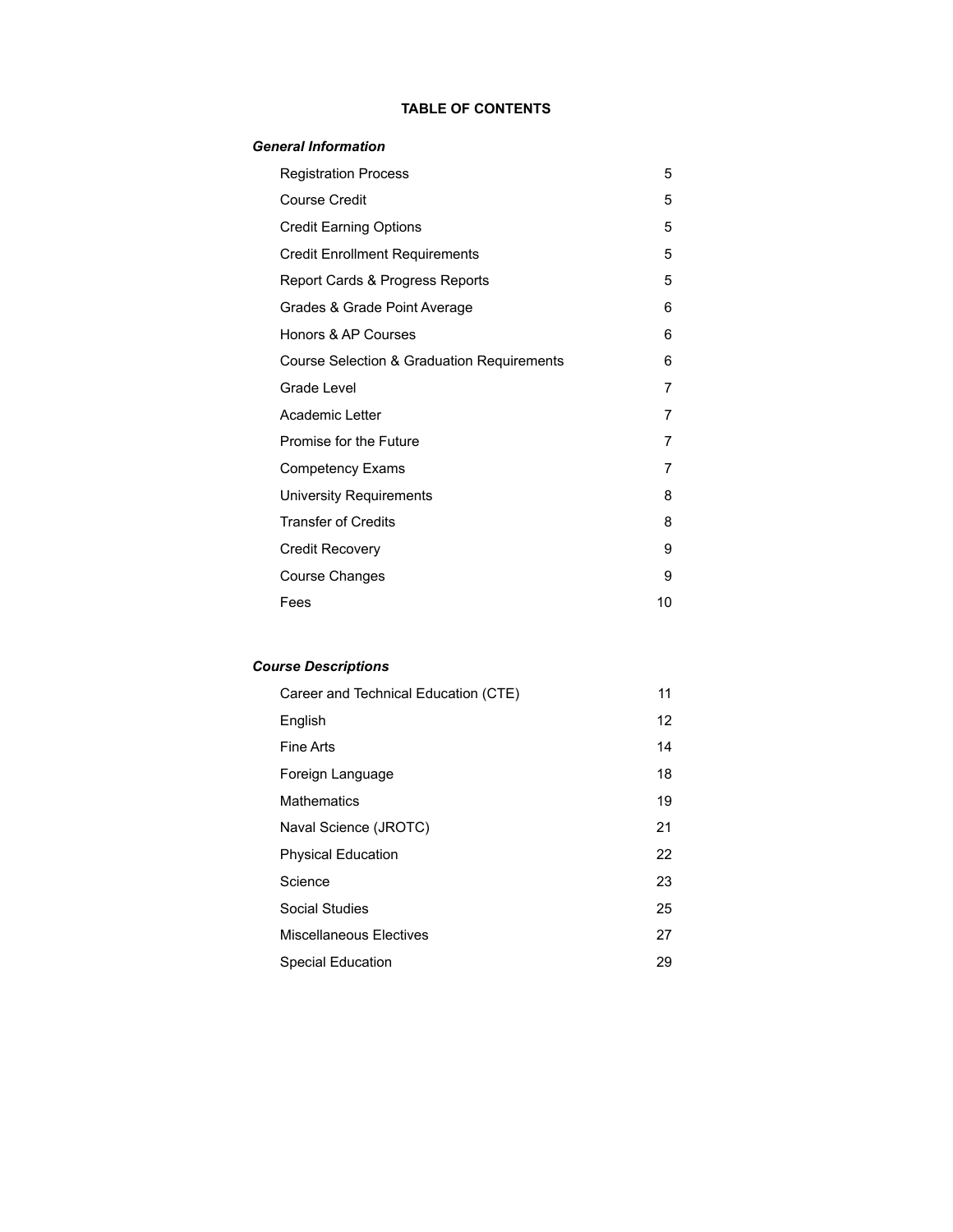# **AJHS Registration Process**

Education is an important part of preparing for the future since little can be accomplished without planning and structure, it is important that you plan your high school course of study carefully to allow you the most options for a successful future.

This catalog is designed to help you in your selection of high school courses. It contains useful information regarding the courses offered at Apache Junction High School as well as guidelines to consider when making your selections. Courses are all listed; however, student demand and staff availability will determine if a specific course can or will be offered.

The following documents are required to complete the enrollment process:

- Birth certificate or valid passport
- Photocopy of complete immunization records
- Academic transcript from any high school previously attended
- Withdrawal form from last high school attended with withdrawal grades
- IEP, if necessary
- Drivers license or state-issued ID of enrolling parent/guardian
- Proof of residence (utility bill, drivers license, etc)

# **Course Credit**

A course that meets daily for the entire academic year has the potential of earning an enrolled student one (1) unit of credit. A cumulative grade of 60% or higher must be achieved in the class for credit to be awarded. One half  $(\frac{1}{2})$  unit of credit may be earned for successfully completing a course of study that meets one period daily for a single semester.

# **Credit Earning Options**

There are several ways to earn course credit at Apache Junction High School:

- Standard courses
- Online courses
- Summer school
- **EVIT**
- College Coursework

Any three-credit hour, 100 level or higher college course may be considered equivalent to a 0.5 AJHS credit, provided the college course is not offered by AJHS during the school year or summer school session. Any student seeking concurrent credit must submit a Concurrent Credit Application and return it to the AJHS Counseling Department prior to registration at the college. Students must have a college transcript sent to AJHS to receive high school credit.

# **Credit Enrollment Requirements**

All freshmen, sophomores, and juniors must be enrolled in six credit-bearing classes. Seniors who have successfully acquired enough credits to meet the graduation requirements have the option of a shortened schedule. A minimum of four consecutive periods is required for those who qualify and opt for this late arrival or early dismissal plan. Students with shortened schedules must leave campus when not attending classes and are encouraged to take advantage of enrichment activities such as beginning coursework at a community college or seeking work experience.

# **Report Cards and Progress Reports**

Ongoing student progress including grades and attendance can be monitored online through StudentVue and ParentVue. Username and password information is provided by AJHS. Numerical grades represent the following quality of work:

| Percentage | Description          | Letter Grade |
|------------|----------------------|--------------|
| $90 - 100$ | Excellent            | Α            |
| $80 - 90$  | Above Average        | в            |
| 70 - 79    | Average              | С            |
| $60 - 69$  | <b>Below Average</b> |              |
| $0 - 59$   | Failing              |              |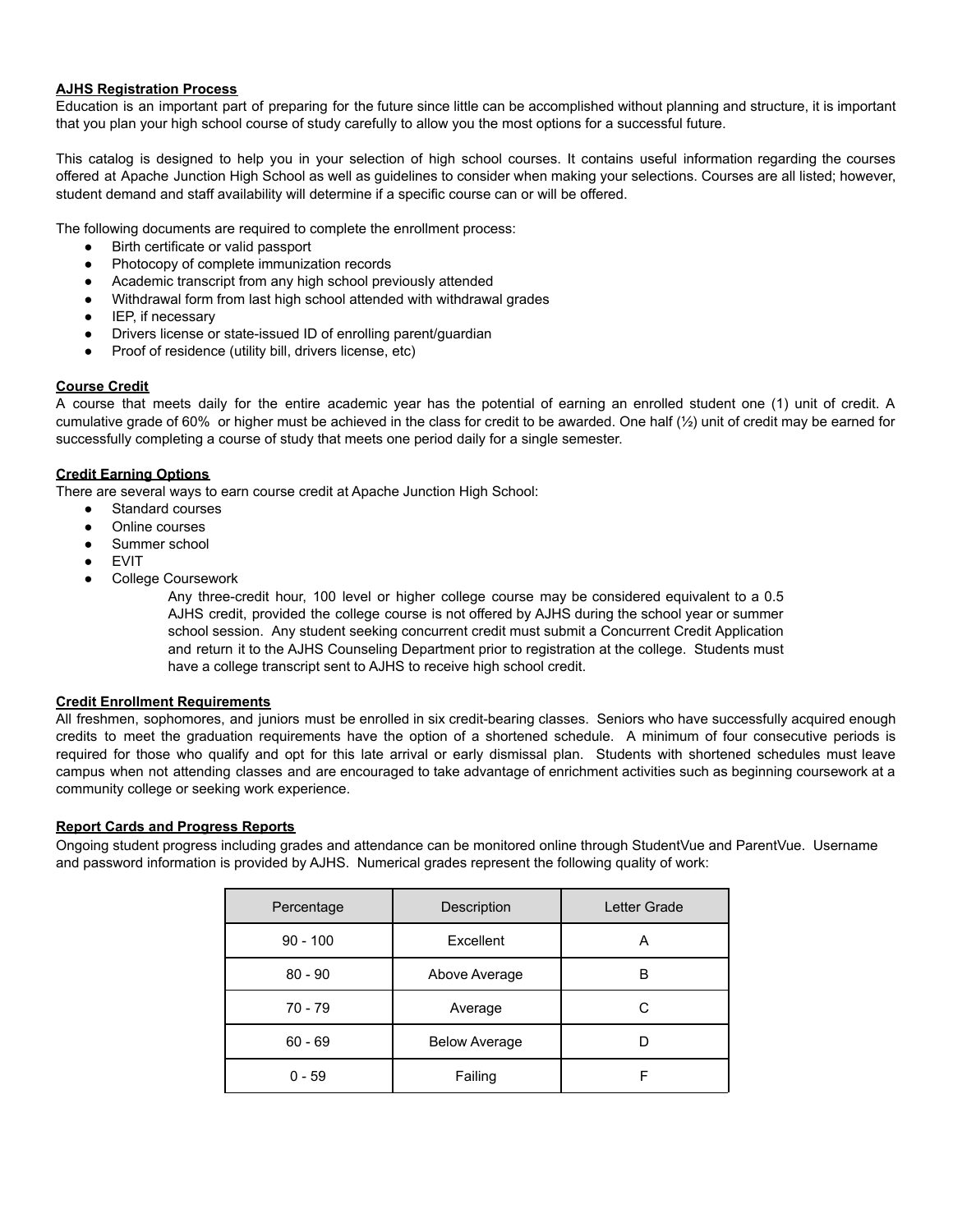# **Grade Point Average**

Grade point average (GPA) is an overall measure of the grades the student has received in high school. At Apache Junction High School, the GPA is calculated on an unweighted 4.0 system and a weighted 5.0 system. GPA is calculated using the following point values:

| <b>Numerical Grade</b> | Letter Grade | <b>Regular Course</b> | <b>Honors Course</b> |
|------------------------|--------------|-----------------------|----------------------|
| $90 - 100$             | Α            |                       | 5                    |
| $80 - 89$              | B            |                       |                      |
| 70 - 79                | С            | 2                     | 3                    |
| $60 - 69$              |              |                       |                      |
| $0 - 59$               |              |                       |                      |

# **Honors Courses**

Honors courses are academically advanced courses. The curriculum is designed to provide academic acceleration and enrichment for the ambitious student. Students are required to engage in independent and analytical assignments and will notice an increased level of rigor. The curricula for the courses are built on the core academic curriculum. Material read in these classes may contain mature content**.** It is recommended that students maintain a "C" or better to continue in the honors sequence.

# **Advanced Placement (AP) Classes**

Advanced Placement (AP) classes are available at Apache Junction High School. AP courses prepare students to take the national Advanced Placement Examinations given in May each school year. Students may be granted college credit based on their performance on these exams. Students are not required to take an Advanced Placement course to be eligible to take the Advanced Placement exam; however, students enrolled in AP courses are expected to take the AP Exam. For more information, visit your counselor or the AP website at [www.apcentral.collegeboard.com.](http://www.apcentral.collegeboard.com/)

### **Course Selection and Graduation Requirements**

As you plan your high school career, give serious consideration to the Apache Junction Unified School District graduation requirements. A diploma will be awarded to students who:

- Pass the state-mandated Civics Test
- Complete the state-mandated Education and Career Action Plan (ECAP). An ECAP reflects a student's current plan of coursework, career aspirations, and extended learning opportunities to develop the student's individual academic and career goals. Every student in grades 9-12 shall develop an ECAP in consultation with a high school counselor and parent/guardian. The student ECAP may be revised throughout high school to ensure that the student has the opportunity to study careers of his/her choice.
- Earn 22 credits as outlined in the following chart.

| <b>Curriculum Area</b>    | <b>Credit Requirements</b> |
|---------------------------|----------------------------|
| <b>English</b>            | 4.0                        |
| <b>Mathematics</b>        | 4.0                        |
| <b>Science</b>            | 3.0                        |
| <b>Social Studies</b>     | 3.0                        |
| <b>Physical Education</b> | 1.0                        |
| <b>CTE/Fine Art</b>       | 1.0                        |
| <b>Electives</b>          | 6.0                        |
| <b>Total</b>              | 22.0                       |

Students wishing to graduate early must have their plan approved no later than August of their junior year.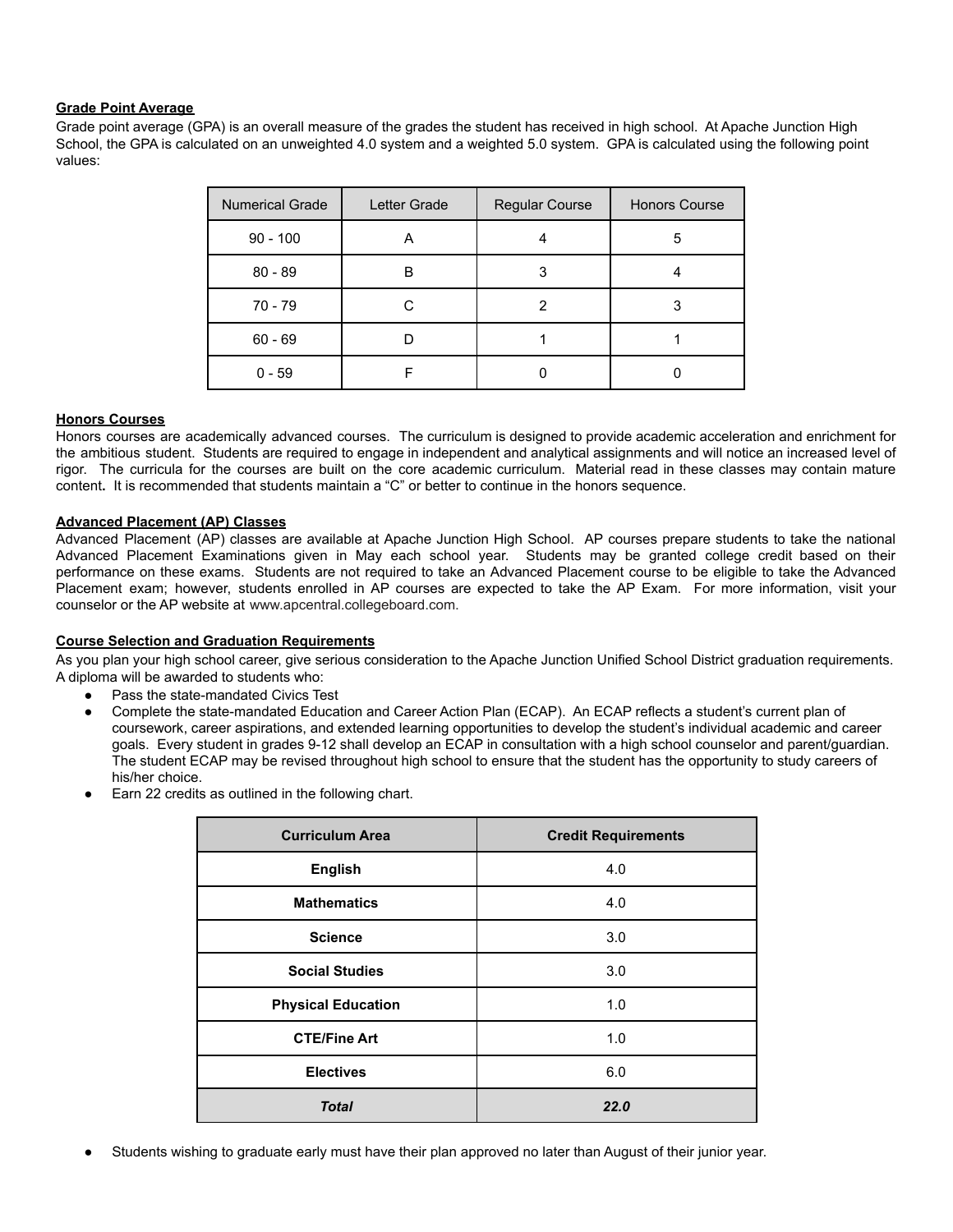# **Grade Level**

A graduation cohort is determined by the year of entrance into high school. As an example, a student entering high school in 2021 is considered a member of the 2025 cohort. The cohort year determines when a student takes state assessments, graduation requirements, and expected graduation date.

Below is a standard four-year course of study for AJHS students. Refer to the specific departments in this catalog for more information.

| <b>Freshman</b>       | <b>Sophomore</b>     |
|-----------------------|----------------------|
| English               | English              |
| Math                  | Math                 |
| Science               | Science              |
| PF                    | Social Studies       |
| Elective              | Elective             |
| Elective              | Elective             |
| <b>Junior</b>         | <b>Senior</b>        |
| English               | English              |
| Math                  | Math                 |
| Science               | Government/Economics |
| <b>Social Studies</b> | Elective             |
| Elective              | Elective*            |
| Elective              | Elective*            |



# **Academic Letter**

The Academic Letter honors sophomores, juniors, and seniors who maintain a weighted cumulative GPA of 4.0 or higher. Awards are distributed each spring.

### **Central Arizona College "Promise for the Future"**

Central Arizona College "Promise for the Future" program – CAC meet with the CCJH 8th grade students last year to share information about the programs offered at CAC and asked students and their parents to sign a contract for success. The contract states they must sign up during their 8<sup>th</sup> grade year, and maintain a high school GPA of 2.75, perform 20 hours of community service, and graduate from a Pinal County School; they then may receive 2 years free in-state tuition at CAC. For the current  $8<sup>th</sup>$  grade students, the application is currently available online at https://centralaz.edu/community/foundation/promise-for-the-future.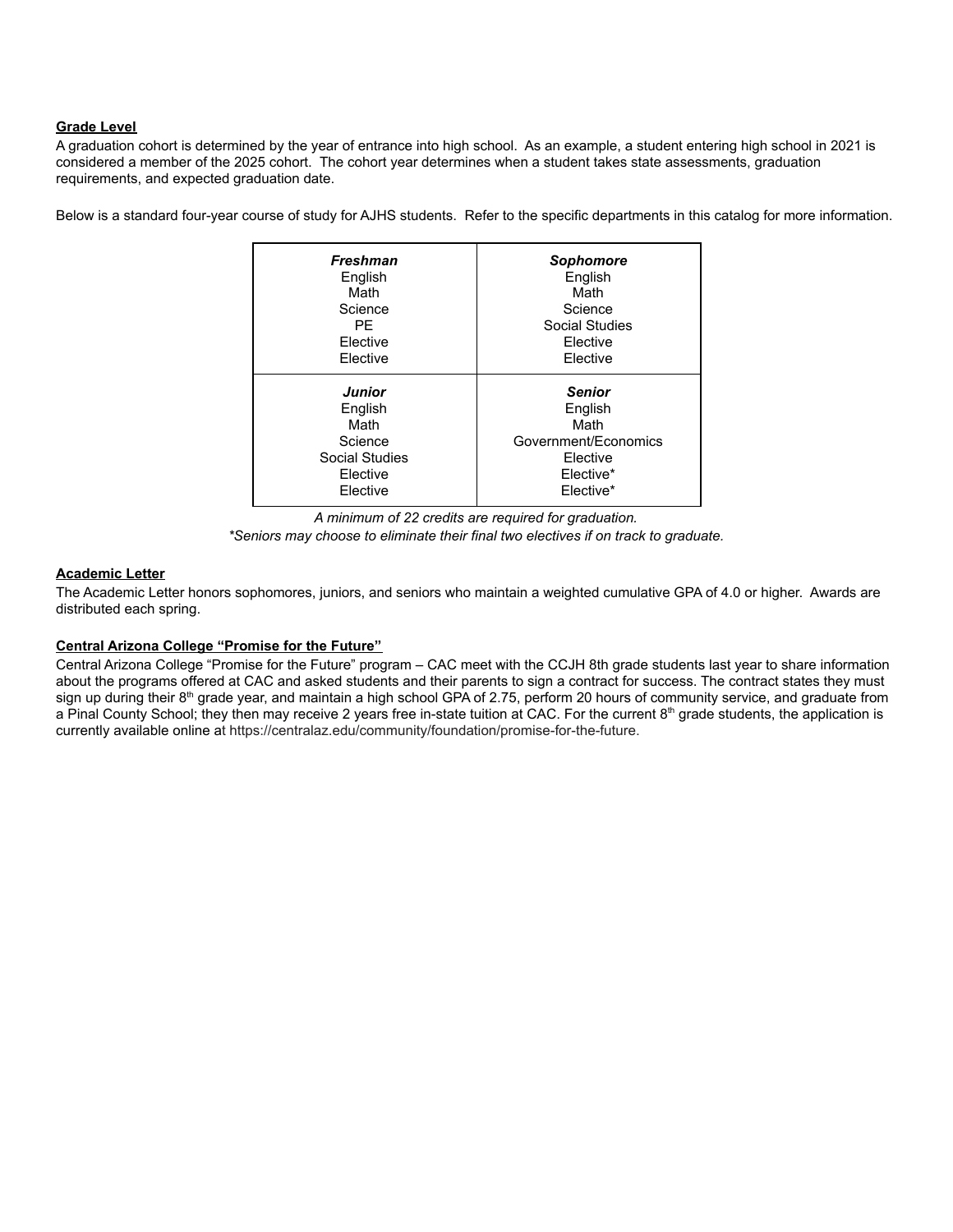### **Meeting University Requirements**

Since universities continuously revise their entrance requirements, it is always best to contact each university to obtain their current information. All high school applicants to Arizona state universities must take either the ACT or SAT to determine their placement in college English and Mathematics courses. Students who plan to enter Arizona State University, the University of Arizona, or Northern Arizona University are required to have the following:

| <b>Curriculum Area</b>                                                                                                                                                    | <b>AJUSD Graduation</b><br><b>In-State University Entrance</b><br><b>Credit Requirements</b><br><b>Credit Requirements</b> |                                                                                           |  |  |
|---------------------------------------------------------------------------------------------------------------------------------------------------------------------------|----------------------------------------------------------------------------------------------------------------------------|-------------------------------------------------------------------------------------------|--|--|
| <b>English</b>                                                                                                                                                            | 4.0                                                                                                                        | 4.0                                                                                       |  |  |
| <b>Mathematics</b>                                                                                                                                                        | 4.0                                                                                                                        | 4.0                                                                                       |  |  |
| <b>Science</b>                                                                                                                                                            | 3.0                                                                                                                        | 3.0<br>Must include at least one year of physical<br>science and one year of life science |  |  |
| <b>Social Studies</b>                                                                                                                                                     | 3.0                                                                                                                        | 2.0                                                                                       |  |  |
| <b>Physical Education</b>                                                                                                                                                 | 1.0                                                                                                                        | 0.0                                                                                       |  |  |
| <b>CTE/Fine Art</b>                                                                                                                                                       | 1.0                                                                                                                        | 1.0                                                                                       |  |  |
| <b>Electives</b>                                                                                                                                                          | 6.0                                                                                                                        | 0.0                                                                                       |  |  |
| <b>Foreign Language</b>                                                                                                                                                   | 0.0                                                                                                                        | 2.0<br>Both credits must be the same language                                             |  |  |
| <b>Total</b>                                                                                                                                                              | 22.0                                                                                                                       | 16.0                                                                                      |  |  |
| SAT or ACT Exam may be required. Contact the university or college of your choice for specific entrance requirements<br>including GPA, rank, or standardized test scores. |                                                                                                                            |                                                                                           |  |  |

### **Transfer of Credits**

Acceptance of online transfer credits from sources outside the Apache Junction Unified School District is not automatic. Students must meet with their Counselor for non-AJUSD courses already on a transcript or before concurrently enrolling in courses outside AJUSD to determine what process must be followed and to clarify whether the credit will be accepted as an elective or core credit.

Online courses from non-AJUSD accredited high schools are accepted by AJUSD as elective credit only unless a request is made for consideration as core credit (Mathematics, English, Social Studies and Science) on an AJUSD Online School Transfer Credit Form.

Upon receipt of the non-AJUSD official transcript and notification, the student may request to take a Competency Exam in each individual course in which core credit has been denied by submitting an Online School Transfer Credit Form. AJUSD shall accept the credit as a core credit for each particular course in which the student passes the Competency Exam with a score of 70% or better. If the student receives a passing grade, the letter grade shown on the non-AJUSD transcript will be used on the AJUSD transcript. Please refer to ASBA policy JFABC, Admission of Transfer Students (Academic Credit Transfer).

The Competency Exam may be taken one time only for each individual course and it is the responsibility of the student to schedule the Competency Exam with their Counselor. AJHS does not provide study guides, textbooks, or other types of assistance prior to the exam. Students have ten school days after receiving the Online School Transfer Credit Form to schedule the exam. If the student does not score a minimum of 70%, the letter grade on the non-AJUSD transcript will be added to the AJUSD transcript as elective credit only. The assessment grade will be reported to the Records Specialist for transcript posting, and will retain the original form and provide a copy to the student.

High school athletes (NCAA college-bound student-athletes) and their parents are advised to check the ncaaclearinghouse.net website to ensure that providers outside AJUSD are NCAA approved and their course offerings are accepted by NCAA.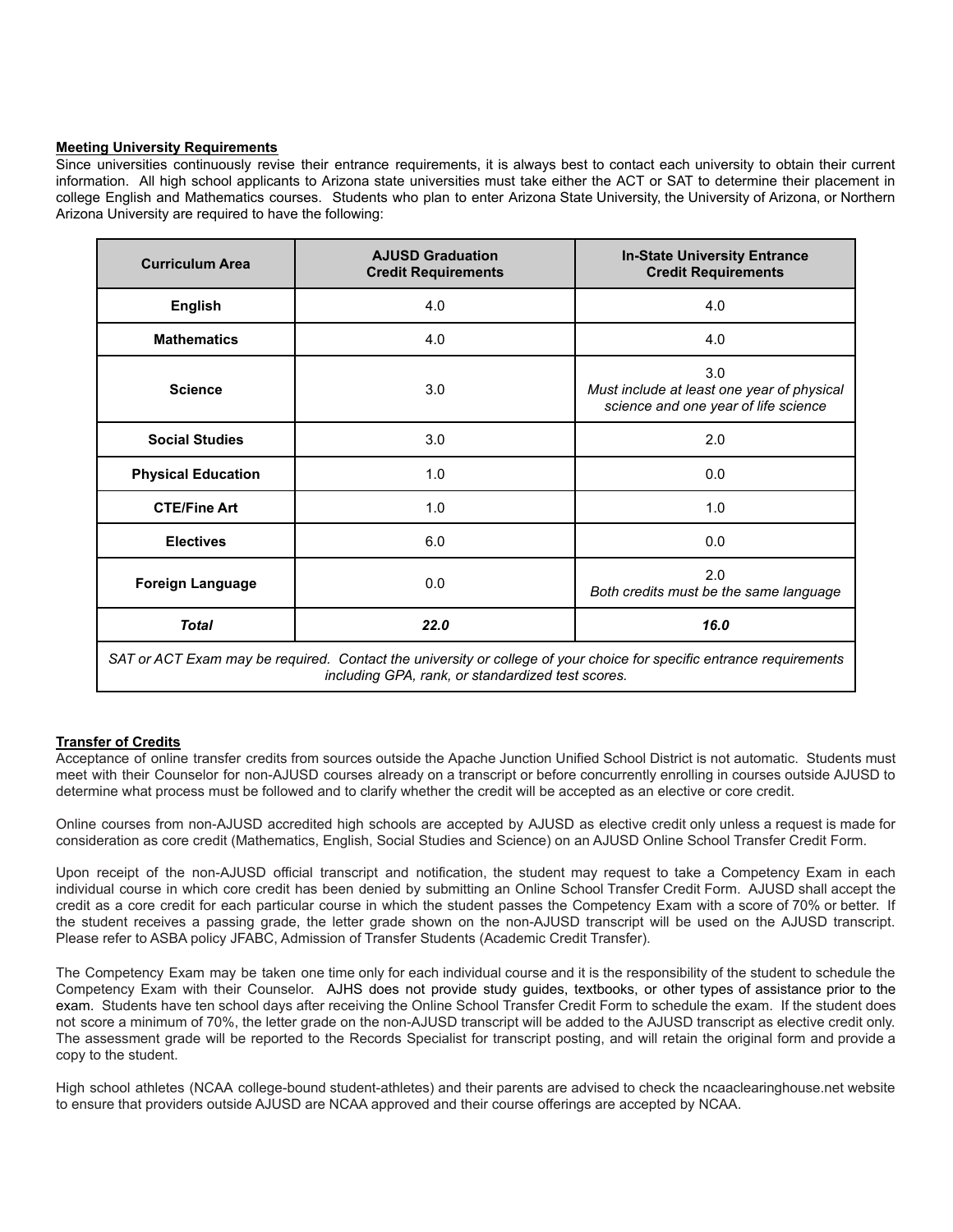### **Credit Recovery**

While Apache Junction High School hopes all students achieve academic success, there are times when students need to recoup credits due to failing grades in previous semesters. AJHS offers online opportunities during the school day as a means of credit recovery. Please see your Counselor for more details.

### **Course Changes (Drop/Add)**

It is important to pre-select your classes with care; your upcoming schedule will be based upon the courses you request. Students wishing to alter their schedules may apply for change(s) by completing the online schedule change request, which can be found on the AJHS website counseling tab. Requests must be submitted within the first ten (10) school days of the semester. Be aware that no classes can be changed or dropped after this ten (10) day period.

Schedule changes will only be made for the following circumstances:

- Needs the new course in order to graduate on time.
- Is changing to a different level of the same course.
- Has mistakenly enrolled in a course for which he/she has already received credit.
- Is assigned to a special program such as Special Education.

Schedule changes will not be permitted due to teacher preference, interest level, volume of work, or for any reason except those listed above. Should difficulties arise with a particular class or teacher, students and/or parents are advised to meet with the teacher outside of class time to discuss the concern(s). If you do not feel the issues have been resolved after talking with the teacher, contact your counselor to request a formal conference.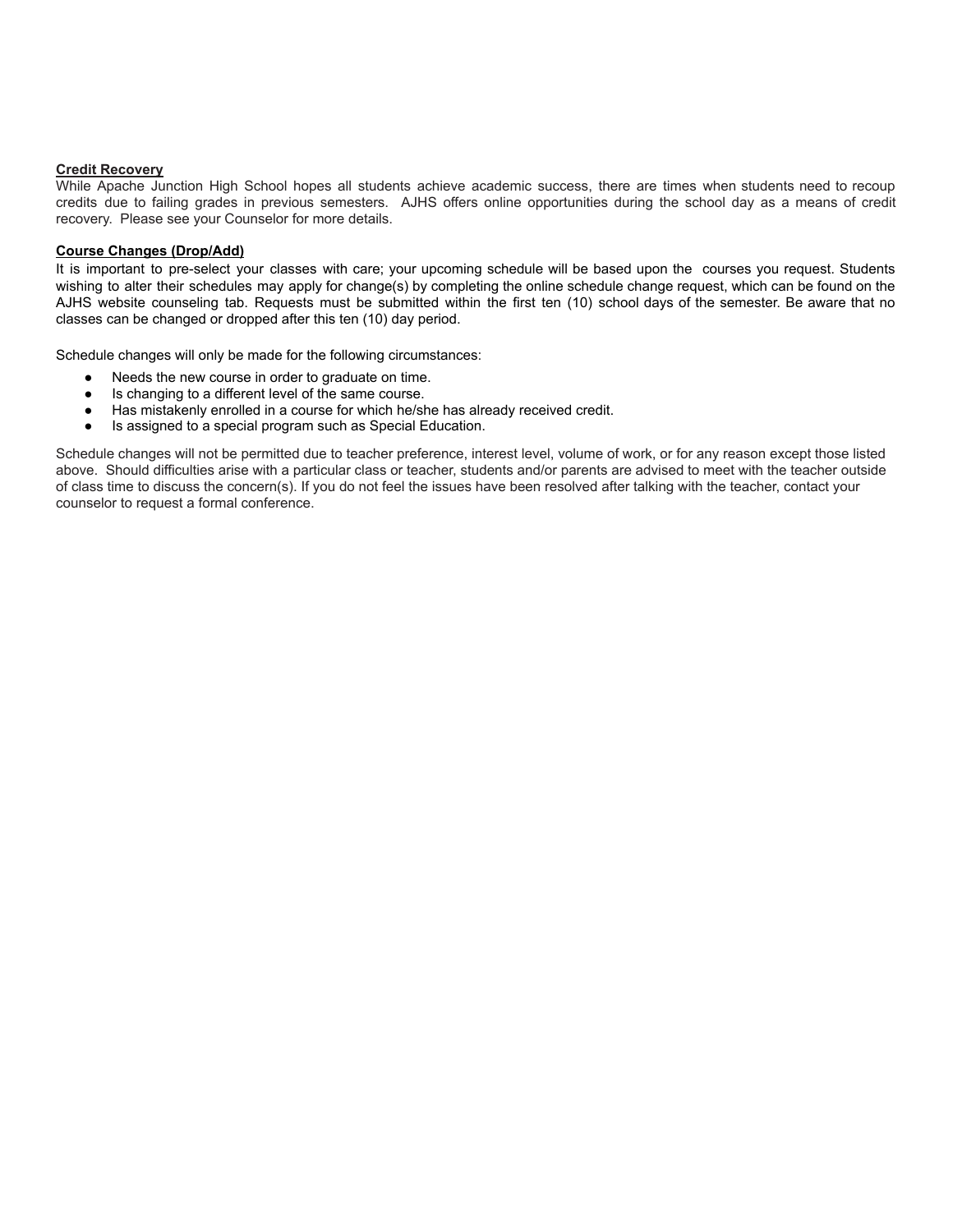# **AJHS Fees**

We accept cash, money orders, checks, and debit/credit cards at our bookstore. You are also able to make payments online at www.ajusd.org/webstore/ajhs.

| <b>Course</b>                   | <b>Frequency</b> | Fee   | <b>Course</b>                       | <b>Frequency</b> | Fee  |
|---------------------------------|------------------|-------|-------------------------------------|------------------|------|
| <b>AP Biology</b>               | Per year         | \$40  | Introduction to Engineering         | Per year         | \$30 |
| Ceramics I                      | Per year         | \$60  | Marching Band                       | Per semester     | \$75 |
| Ceramics II                     | Per year         | \$60  | PE - Advanced PE                    | Per semester     | \$10 |
| Choir - Beginning               | Per year         | \$0   | PE - Athletic Conditioning          | Per year         | \$20 |
| Choir - Varsity                 | Per year         | \$70  | PE - Intro to PE (t-shirt)          | Per year         | \$8  |
| <b>Choir - Honors Womens</b>    | Per year         | \$60  | Stagecraft - Beginning              | Per semester     | \$20 |
| <b>Construction Foundations</b> | Per year         | \$25  | Stagecraft - Advanced               | Per semester     | \$20 |
| Construction II                 | Per year         | \$50  | <b>String Ensemble</b>              | Per year         | \$25 |
| <b>Culinary Foundations</b>     | Per year         | \$25  | Technical Theatre - Beginning       | Per semester     | \$20 |
| Drama - Beginning               | Per year         | \$25  | <b>Technical Theatre - Advanced</b> | Per year         | \$40 |
| Drama - Intermediate            | Per year         | \$150 | <b>Video Production I</b>           | Per semester     | \$20 |
| Drama - Advanced                | Per year         | \$150 | <b>Video Production II</b>          | Per semester     | \$20 |
| Drawing and Painting I          | Per year         | \$50  | <b>Welding Foundations</b>          | Per year         | \$25 |
| Drawing and Painting II         | Per year         | \$50  | Welding II                          | Per year         | \$50 |
| Early Childhood Foundations     | Per year         | \$25  | <b>Winter Drumline</b>              | Per semester     | \$75 |
| Guitar                          | Per semester     | \$30  | <b>Winter Guard</b>                 | Per semester     | \$75 |

Course Fees

# Miscellaneous Fees

| Student ID Card              | Student ID Card                                                                      | \$5       |
|------------------------------|--------------------------------------------------------------------------------------|-----------|
| AP Exam                      | Advanced Placement Exam                                                              | \$94      |
| Yearbook                     | Book only                                                                            | \$70-\$90 |
| Pay to Participate           | Per Athletic Season                                                                  | \$75      |
| <b>Student Activity Card</b> | Home games only. Excludes admission to tournaments.                                  | \$30      |
| <b>Family Season Pass</b>    | Home games only. Excludes admission to tournaments. Valid for 2 adults & 2 children. | \$50      |
| <b>Family Annual Pass</b>    | Home games only. Excludes admission to tournaments. Valid for 2 adults & 2 children. | \$150     |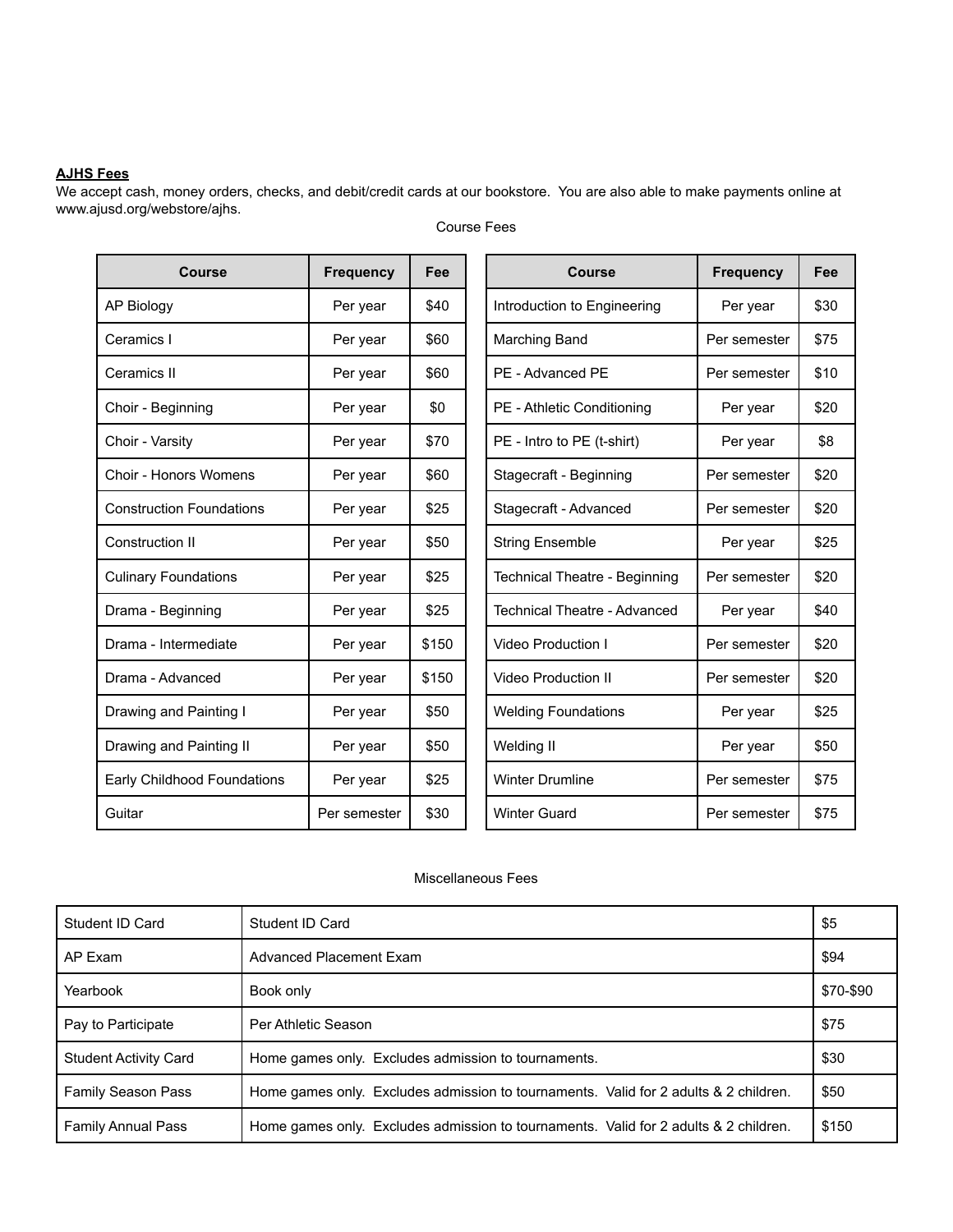| Chromebook Insurance          | Fee for each individual student's Chromebook | \$25      |
|-------------------------------|----------------------------------------------|-----------|
| <b>Student Parking Permit</b> | Required for students who park on campus     | \$50      |
| <b>Student Activity Fee</b>   | Varies per activity                          | \$5-\$150 |

# **CAREER AND TECHNICAL EDUCATION (CTE)**

# **EVI26/EVI27 Early Childhood Education Foundations Credit: 1.0**

In Early Childhood Education Foundations students focus on early childhood philosophy, childhood development, career opportunities, and current issues in safety, health, nutrition, child guidance techniques, family dynamics, observation/assessment, and curriculum development. They gain hands-on experience in lab settings working with the school operated Early Childhood program. Students that successfully complete this course will be able to continue to the EVIT ECE program, which leads to the Child Development Associate (CDA) national certification.

*Duration: 1 year Course Fee: \$25*

*Graduation Requirement Satisfied: CTE, Elective*

# **EVI05/EVI06 Construction Foundations Credit: 1.0**

Students will be introduced to hands-on skills in various disciplines of commercial and residential construction including electrical wiring, plumbing, masonry, framing, roofing, drywall, and finish work. Students also gain an understanding of safety, the use of hand and power tools, blueprint reading, estimating, and construction operations. *Duration: 1 year Course Fee: \$25*

*Graduation Requirement Satisfied: CTE, Elective*

# **EVI13/EVI14 Construction II Credit: 2.0**

Students apply Construction Technologies program standards as they prepare for construction careers. Students will be exposed to various trades within the field of construction such as plumbing, framing, roofing, drywall, and electrical. Construction management and supervision will also be studied as an employment opportunity within the construction business. This is a 2-period class. *Duration: 1 year Course Fee: \$50*

*Graduation Requirement Satisfied: CTE, Elective*

# **EVI01/EVI02 Culinary Foundations Credit: 1.0**

In this foundation course, students will be introduced to the culinary arts as they apply the knowledge and skills required for food production and preparation. Students will be provided instruction in creative meal planning, food selection, and preparation. Healthy cooking principles, safety and sanitation, proper use of equipment, and nutrition will be covered while exploring culinary careers. *Duration: 1 year Course Fee: \$25*

# *Graduation Requirement Satisfied: CTE, Elective*

# **EVI11/EVI12 Culinary II Credit: 1.0**

facets of the food service industry. Advanced meal planning and food preparation techniques are experienced. This course utilizes laboratory experiences in the exploration of American and International cuisine. *Duration: 1 year Course Fee: \$25*

This is an advanced course that builds on the knowledge and skills learned in Culinary Foundations. Students develop skills in all

*Prerequisite: Culinary I Graduation Requirement Satisfied: CTE, Elective*

# **EVI17/EVI18 Graphic Design Foundations Credit: 1.0**

Multimedia encompasses design and composition using typography, illustration, and images to help students land a future career in graphic design and digital photography. Students will learn to manipulate photos using Adobe Photoshop, edit and retouch photos, and set up photo shoots. They will also develop skills to produce websites and printed materials for school programs, special events, and public clients.

*Duration: 1 year*

*Graduation Requirement Satisfied: CTE, Elective*

# **EVI03/EVI04 Welding Foundations Credit: 1.0**

Welding Foundations teaches basic welding skills with an emphasis on safety. Students will learn how to draw and read blueprints to estimate the cost of a project. Participants will work with Shielded Metal Arc Welding (SMAW), Oxy-Acetylene Cutting, Plasma Cutting, Soldering, and Oxy-Acetylene Welding.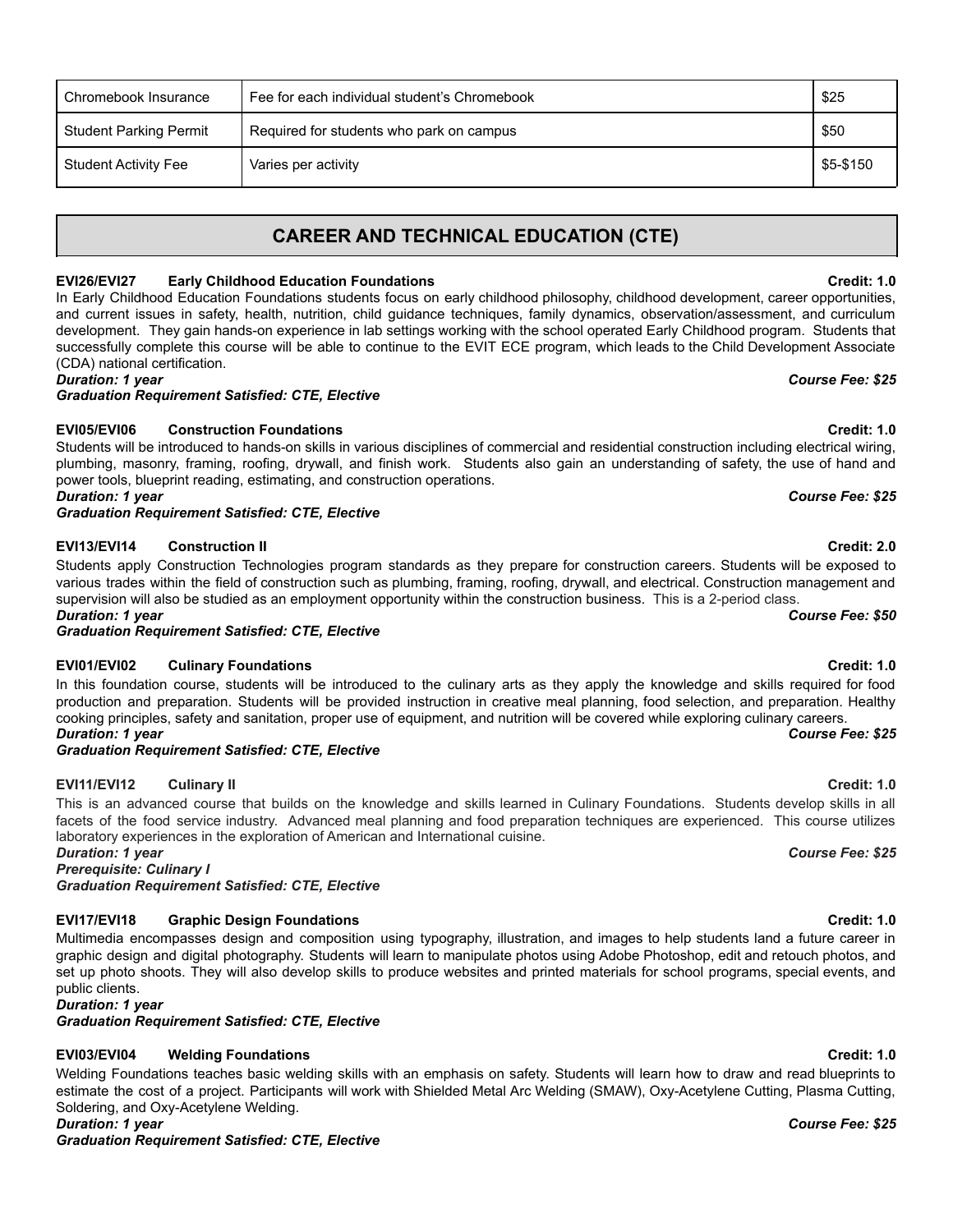### **EVI15/EVI16 Welding II Credit: 2.0**

This advanced welding class places an emphasis on workplace skills and safety. Students will practice how to draw and read blueprints to estimate the complete job. Welding I students will work on the more advanced use of shielded metal arc welding, oxy-acetylene cutting, and oxy-acetylene welding. Welding I students will be introduced to Flux Cored Arc Welding (FCAW), Tungsten Inert Gas Welding (TIGW) and Gas Metal Arc Welding (GMAW). Welding management and supervision will also be studied as fields offering additional employment opportunities. This is a 2-period class. *Duration: 1 year Course Fee: \$50*

# *Graduation Requirement Satisfied: CTE, Elective*



### **ENG01/ENG02 English 9 Credit: 1.0**

English 9 builds on students' prior knowledge of grammar, vocabulary, word usage, and the mechanics of writing and includes the four aspects of language use: reading, writing, speaking, and listening. This course introduces and defines various genres of literature, with writing exercises linked to reading selections. Students will analyze texts for tone, mood, and purpose.

# *Duration: 1 year*

# *Graduation Requirement Satisfied: English*

# **ENG21/ENG22 Honors English 9 Credit: 1.0**

This advanced course is designed to prepare students for the rigorous coursework they may expect in subsequent honors and Advanced Placement English courses. Reading, grammar, vocabulary, and compositional skills are emphasized. Students will have opportunities to develop critical-thinking and analytical skills as they read and write about fiction, non-fiction, poetry, and drama. Material read in this class may contain mature content. This is a rigorous course designed for the college-bound student.

### *Duration: 1 year*

### *Graduation Requirement Satisfied: English*

### **ENG03/ENG04 English 10 Credit: 1.0**

English 10 offers a balanced focus on composition and literature. Students learn about the alternate aims and audiences of written compositions by writing persuasive, critical, and creative multi-paragraph essays and compositions. Through the study of various genres of literature, students can improve their reading rate and comprehension, develop skills to determine the author's intent and theme, and recognize the techniques used by the author to deliver his or her message.

### *Duration: 1 year*

### *Graduation Requirement Satisfied: English*

### **ENG23/ENG24 Honors English 10 Credit: 1.0**

This advanced course is designed to prepare students for the rigorous coursework they may expect in subsequent honors and Advanced Placement English courses. Reading, grammar, vocabulary, and compositional skills are emphasized. Students will have opportunities to develop their critical-thinking and analytical skills as they read and write about fiction, non-fiction, poetry, and drama. Material read in this class may contain mature content. This is a rigorous course designed for the college-bound student.

### *Duration: 1 year*

*Graduation Requirement Satisfied: English*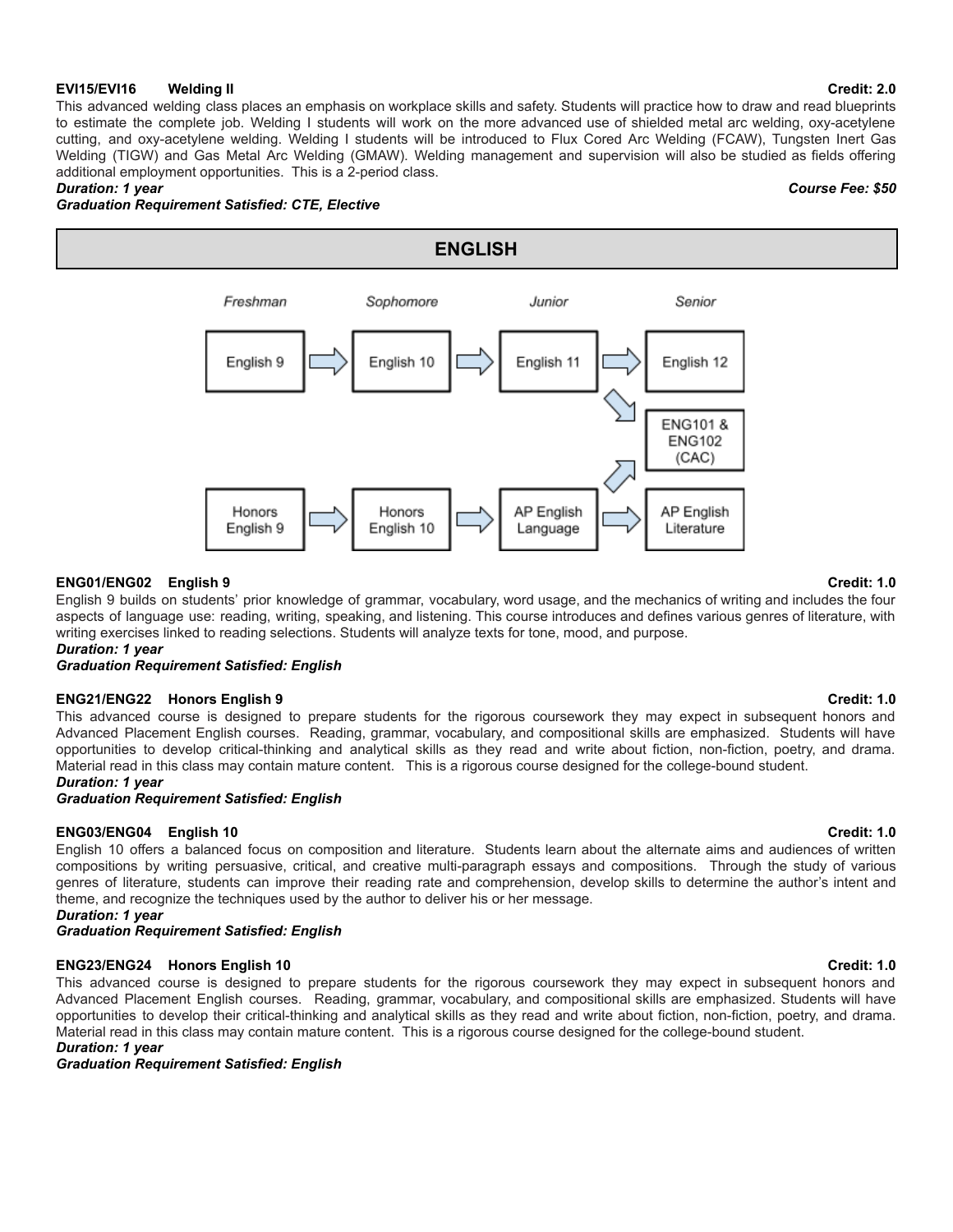### **ENG05/ENG06 English 11 Credit: 1.0**

English 11 focuses upon commonly known American authors and their work. Students improve their critical-thinking skills as they determine the underlying assumptions and values within the selected works, as they understand how the literature reflects the society of the time. Oral discussion is an integral part of literature courses and written compositions are required.

*Duration: 1 year*

*Graduation Requirement Satisfied: English*

### **ENG32/ENG33 AP English Language Credit: 1.0**

Following the College Board's suggested curriculum designed to parallel college-level English courses, this course exposes students to prose written in a variety of periods, disciplines, and rhetorical contexts. The course emphasizes the interaction of authorial purpose, intended audience, and the subject at hand, and through them, students learn to develop stylistic flexibility as they write compositions covering a variety of subjects that are intended for various purposes. Material read in this class may contain mature content. *Duration: 1 year*

### *Graduation Requirement Satisfied: English*

### **ENG07/ENG08 English 12 Credit: 1.0**

English 12 fulfills the requirement of a fourth year of English, composition, grammar, vocabulary, research and study skills, reading and thinking skills, oral expression, and writing of forms, applications, and resumes are included. The course also includes a survey of world literature from the Greeks and Romans to the twentieth century, with a review of literary terms.

*Duration: 1 year*

*Graduation Requirement Satisfied: English*

### **ENG39/ENG40 AP English Literature Credit: 1.0**

Following the College Board's suggested curriculum designed to parallel college-level English courses. AP English Literature enables students to develop critical standards for evaluating literature. Students study the language, character, action, and theme in works of recognized literary merit; enrich their understanding of connotation, metaphor, irony, syntax, and tone; and write compositions of their own including literary analysis, exposition, argument, narrative, and creative writing.

# *Duration: 1 year*

*Graduation Requirement Satisfied: English*

### **ENG09 English 101 Credit: 0.5**

Students in this college English course will study analytical skills integral to the writing of complex arguments through the development of an original thesis, supportive ideas, and advanced research. Emphasis is on writing as a process of reflective cognition and revision. Students must take a college placement exam to qualify for this course and pay CAC's course credit fee. Students also earn 3.0 college credits.

*Duration: 1 semester*

*Graduation Requirement Satisfied: English*

### **ENG10 English 102 Credit: 0.5**

This college English course will emphasize critical thinking, close reading, text analysis, and advanced research skills through the development, writing, and revision of complex arguments. Students must take a college placement exam to qualify for this course and pay CAC's course credit fee. Students also earn 3.0 college credits.

*Duration: 1 semester*

*Graduation Requirement Satisfied: English*

### **SEI ENG IA/SEI E NGIB SEI English I Credit: 1.0**

This course is designed to provide students with a foundation to English writing. Students in this course will receive direct instruction in grammar, sentence expansion and writing forms (paragraphs, essays, narratives, summarizing information, and functional text). Students will learn specific skills for pre-writing, draft composition, and editing. Students are responsible for learning the spelling of commonly used English words and language appropriate to purpose and audience. This course is for students who do not identify their home language as English, meet specified criteria based on their overall proficiency level on AZELLA, and have approval from the English Language District Coordinator.

*Duration: 1 year*

### *Graduation Requirement Satisfied: English*

### **SEI ENG IIA/SEI ENG IIB SEI English II Credit: 1.0**

This course is designed to provide students with advanced instruction in aspects of English writing. Students in this course receive instruction in grammar, sentence expansion, and writing forms (paragraphs, essays, narratives, summarizing information, and functional text). Students continue to refine skills in pre-writing, draft composition, and editing using a process-writing format. Students are expected to demonstrate correct spelling of commonly used English words and language appropriate to purpose and audience. This course is for students who do not identify their home language as English, meet specified criteria based on their overall proficiency level on AZELLA, and have approval from the English Language District Coordinator. *Duration: 1 year*

*Graduation Requirement Satisfied: English*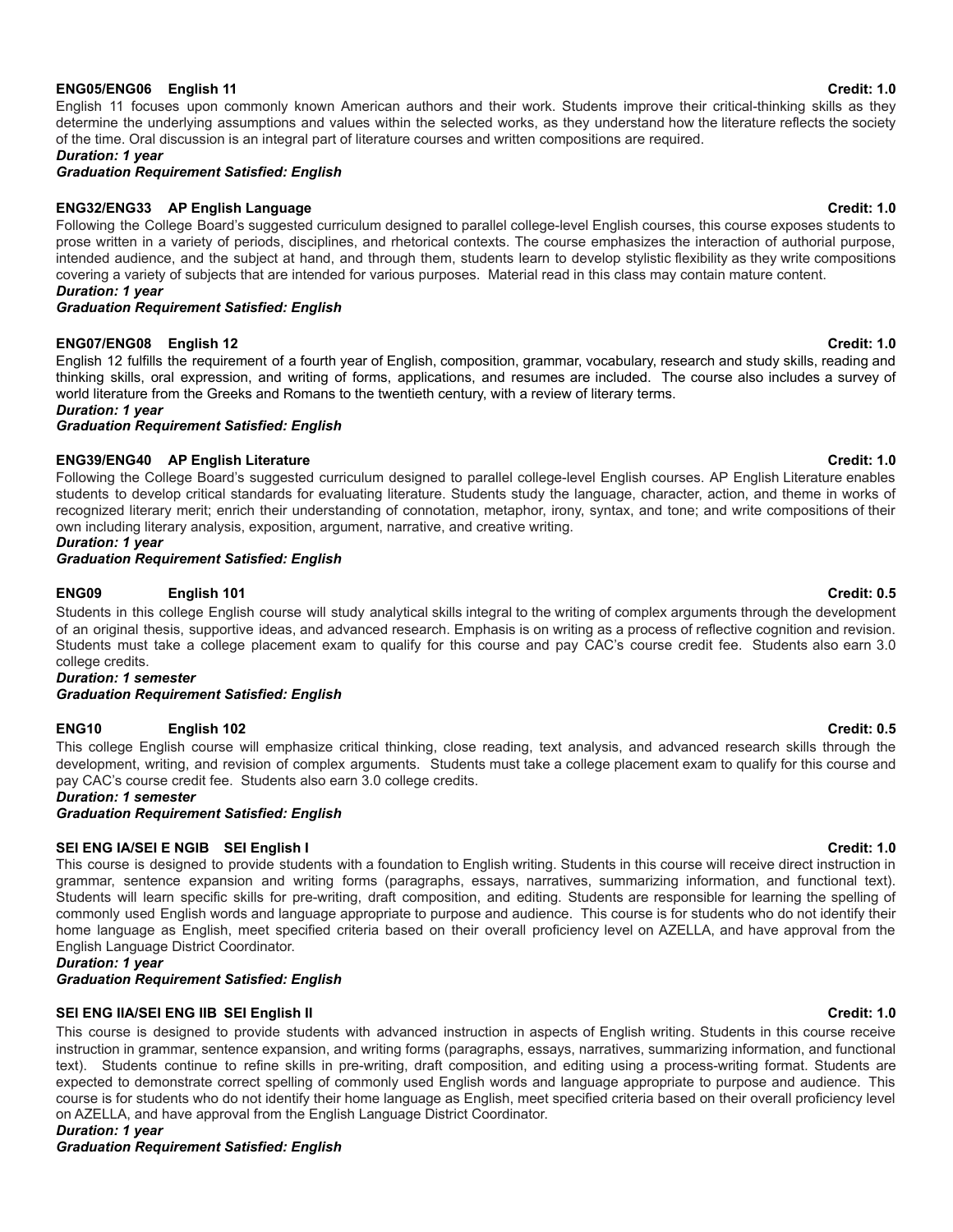### **SEI ACL A/SEI ACL B SEI Academic Lab Credit: 0.5**

Support is provided for all content area classes to give students individualized assistance so that they have the opportunity to make progress in their academic courses. Study skills and continued language acquisition will be emphasized. This course is for students who do not identify their home language as English, meet specified criteria based on their overall proficiency level on AZELLA, and have approval from the English Language District Coordinator. This course may be repeated for credit.

# *Duration: 1 semester*

*Graduation Requirement Satisfied: Elective*

# **FINE ARTS**

# **ART01 2D/3D Design Credit: 0.5**

2D/3D Design provides students with the knowledge and opportunity to explore an art form and to create individual works of art. The language, materials, and processes of a particular art form and the design elements and principles supporting a work of art will be covered. As students become more adept, the instruction regarding the creative process becomes more refined, and students are encouraged to develop their own artistic styles. The study of major artists, art movements, and styles may also be included. *Duration: 1 semester Course Fee: \$25*

### *Graduation Requirement Satisfied: Fine Art, Elective*

### **ART02 Ceramics Credit: 0.5**

Ceramics covers the same topics as 2D/3D Design, but focuses on creating three-dimensional works out of clay and ceramic material and emphasizes the characteristics of raw materials, their transformation under heat, and various methods to create and finish objects. *Duration: 1 semester Course Fee: \$30*

*Graduation Requirement Satisfied: Fine Art, Elective*

### **ART03 Draw/Paint Credit: 0.5**

This course continues to introduce students to materials, techniques, and attitudes in drawing and painting Individual expression,technical skills, and knowledge of materials is emphasized. Media includes but is not limited to: watercolor, pencils, colored pencils, pastels, charcoals, washes, acrylics, and oils. Students participate in individual critiques, study different aspects of art history and complete written assignments. ART01 and ART02 or previous art experience required. This course may be repeated for credit. *Duration: 1 semester Course Fee: \$25*

*Graduation Requirement Satisfied: Fine Art, Elective*

### **ART11/ART12 Drawing and Painting I Credit: 1.0**

This course offers instruction in various techniques and processes. Students will use materials expressively to create a series of original art works. Painting and Drawing artists will be studied. Media to be explored may include pastel, inking, charcoal, watercolor, pencil, acrylic paints, and conte. *Duration: 1 year Course Fee: \$50*

*Graduation Requirement Satisfied: Fine Art, Elective*

### **ART13/ART14 Drawing and Painting II Credit: 1.0**

This course offers further instruction in various techniques and processes. Students will use materials expressively to create a series of original art works. Painting and Drawing artists will be studied. More emphasis is placed on self-motivation and originality of work at this level. Media to be explored may include pastel, inking, charcoal, watercolor, pencil, acrylic paint and conte. *Duration: 1 year Course Fee: \$50*

*Graduation Requirement Satisfied: Fine Art, Elective*

### **ART21/ART22 Ceramics I Credit: 1.0**

This course is designed to introduce students to basic ceramics construction techniques and their application as an art form. A variety of methods of ceramics techniques will be explored including handbuilding and throwing techniques. Students will also learn a variety of glazing and surface manipulation techniques. *Duration: 1 year Course Fee: \$60*

*Graduation Requirement Satisfied: Fine Art, Elective*

## **ART23/ART24 Ceramics II Credit: 1.0**

This course is designed to expand upon the basic ceramics construction techniques covered in Ceramics I. A variety of methods of intermediate pottery techniques will be explored including handbuilding and throwing techniques. Students will learn a variety of intermediate glazing and surface manipulation techniques. *Duration: 1 year Course Fee: \$60*

*Graduation Requirement Satisfied: Fine Art, Elective*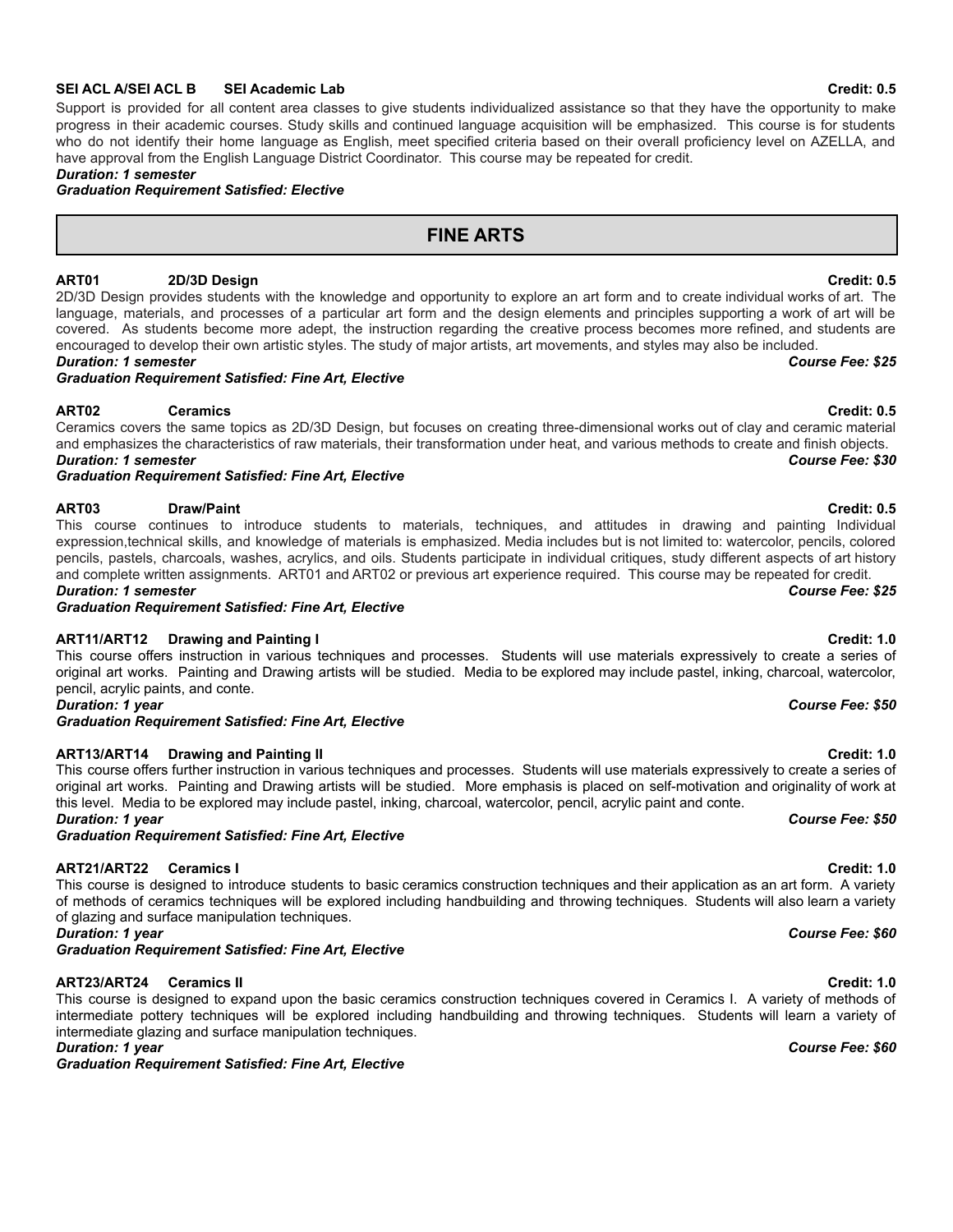# **BND09/BND10 Concert Band Credit: 1.0**

Concert Band develops student's technique for playing brass, woodwind, and percussion instruments and covers a variety of nonspecified band literature styles (concert, marching, orchestral, and modern styles). Previous musical training and an audition are required. This course may be repeated for credit.

*Duration: 1 year*

*Graduation Requirement Satisfied: Fine Art, Elective*

# **BND03/BND04 Percussion Ensemble Credit: 1.0**

This course is designed for students to further develop their performance proficiency on all percussion instruments. This class is to prepare students for involvement in performing groups (concert band, marching band, jazz band, etc.) Previous musical training and an audition are required. This course may be repeated for credit.

*Duration: 1 year*

*Graduation Requirement Satisfied: Fine Art, Elective*

# **BND01 Marching Band Credit: 0.5**

Marching Band is intended to develop students' technique for playing brass, woodwind, and percussion instruments and covers appropriate band literature styles, primarily for marching performances. Previous musical training and an audition are required. This course may be repeated for credit.

# *Duration: 1 semester Course Fee: \$150*

*Graduation Requirement Satisfied: Fine Art, Elective, PE requirement waived after 2 successful semesters in Marching Band*

# **BND02/BND22 Wind Ensemble Credit: 1.0**

Wind Ensemble is designed to promote students' technique for playing brass, woodwind, and percussion instruments and covers a variety of band literature styles, primarily for concert performances. Previous musical training and an audition are required. This course may be repeated for credit.

# *Duration: 1 year*

*Graduation Requirement Satisfied: Fine Art, Elective*

# **BND05/BND06 String Ensemble Credit: 1.0**

String Ensemble is designed to develop students' abilities to play brass, woodwind, percussion, and string instruments, covering a variety of string and orchestral literature styles. Previous musical training and an audition are required. Students should provide their own instruments or make arrangements with the instructor. This course may be repeated for credit.

### *Duration: 1 year Course Fee: \$25*

*Graduation Requirement Satisfied: Fine Art, Elective*

# **BND07/BND08 Jazz Band Credit: 1.0**

This ensemble performs jazz repertoire that is challenging and varied from early jazz to swing, bebop, cool, straight ahead, and fusion. The Jazz Ensemble tours more than any other ensemble and maintains a rigorous performance schedule. Previous musical training and an audition are required. This course may be repeated for credit.

### *Duration: 1 year*

### *Graduation Requirement Satisfied: Fine Art, Elective*

# **MUS08 Music Appreciation Credit: 0.5**

The course is designed to help students explore the world of music and to develop an understanding of the importance of music in their lives. This course may be repeated for credit.

*Duration: 1 semester*

*Graduation Requirement Satisfied: Fine Art, Elective*

# **BND11/BND12 Guitar Credit: 1.0**

This course introduces students to the fundamentals of music and guitar-playing techniques, such as strumming and chords. This course may also include more advanced guitar-playing techniques. This course may be repeated for credit. *Duration: 1 year Course Fee: \$30*

### *Graduation Requirement Satisfied: Fine Art, Elective*

# **MUS11/MUS12 Beginning Choir Credit: 1.0**

This course provides the beginning music student the opportunity to learn the fundamentals of reading music and singing in an ensemble. The basics of score reading, rhythms, sight reading, and vocal training will be emphasized. Uniforms or special concert attire may be required. This course may be repeated for credit.

*Duration: 1 year Course Fee: \$60*

*Graduation Requirement Satisfied: Fine Art, Elective*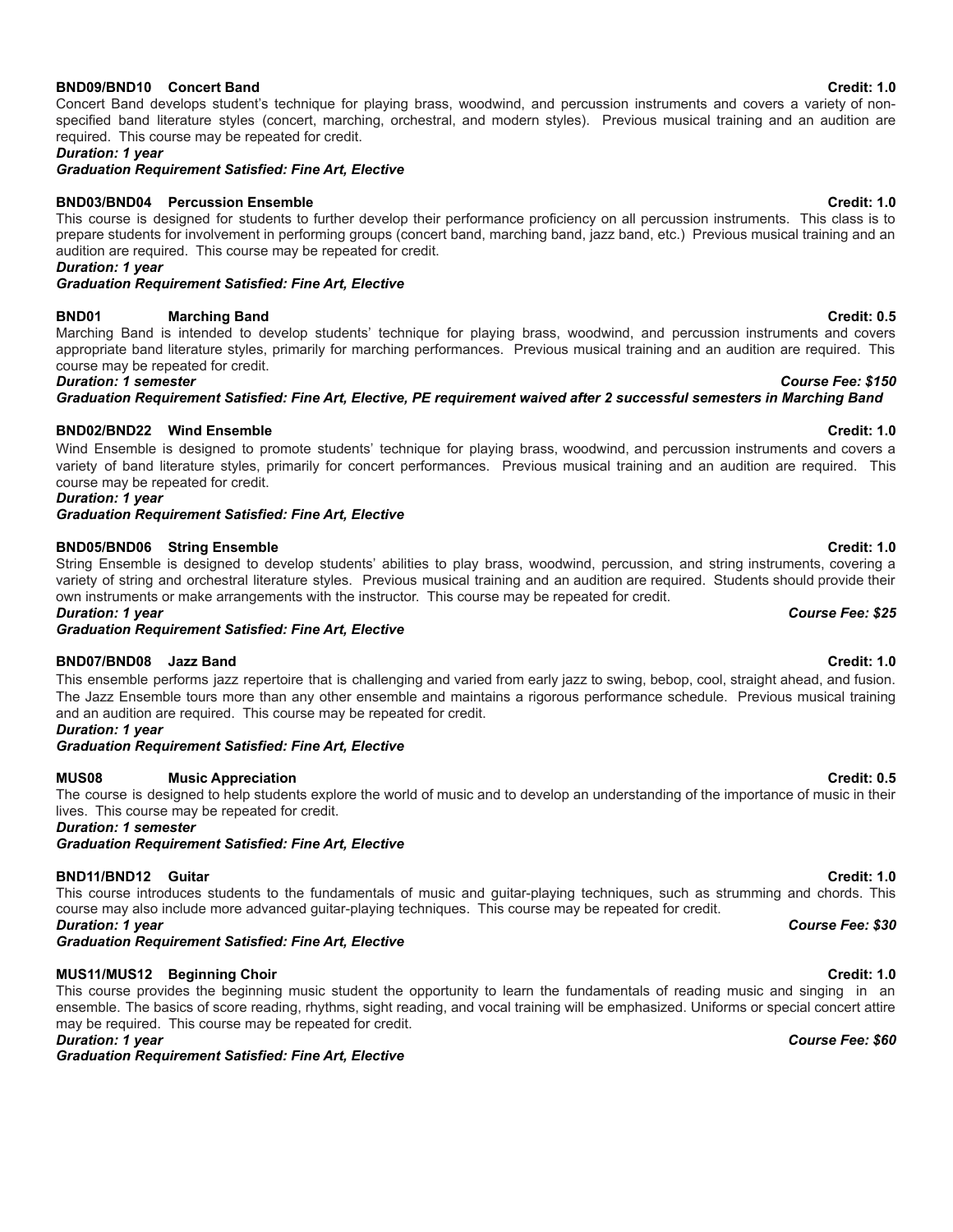# **MUS13/MUS14 Intermediate Choir Credit: 1.0**

### will learn to interpret the poetry of music while they learn solo and group performance skills. In addition, the students will receive basic training in rhythm and pitch, sight-reading, and music theory fundamentals connected to choral score reading. An audition will determine appropriate placement. This course may be repeated for credit.

### *Duration: 1 year Course Fee: \$60*

*Graduation Requirement Satisfied: Fine Art, Elective*

### **MUS15/MUS16 Varsity Choir Credit: 1.0**

Varsity Choir provides vocalists with the opportunity to sing a variety of choral literature styles. Coed participants will develop vocal techniques needed to sing in parts. An audition will determine appropriate placement. This course may be repeated for credit. *Duration: 1 year Course Fee: \$70*

*Graduation Requirement Satisfied: Fine Art, Elective*

# **MUS05/MUS06 Women's Honors Choir Credit: 1.0**

Women's Choir provides vocalists with the opportunity to sing a variety of choral literature styles. Female participants will develop vocal techniques needed to sing in parts. An audition will determine appropriate placement. This course may be repeated for credit. *Duration: 1 year Course Fee: \$70*

Intermediate Choir is designed for students with varying vocal talents and skills. Healthy vocal techniques will be developed. Students

### *Graduation Requirement Satisfied: Fine Art, Elective*

### **MUS09/MUS10 Concert Choir Credit: 1.0**

Concert Choir provides vocalists with the opportunity to sing a variety of choral literature styles. Coed participants will develop vocal techniques needed to sing in parts. An audition will determine appropriate placement. This course may be repeated for credit. *Duration: 1 year Course Fee: \$70*

*Graduation Requirement Satisfied: Fine Art, Elective*

### **MUS01/MUS02 Mixed Chorus/Cantaremos Credit: 1.0**

Cantaremos (or Mixed Choir) is a class designed for students with varying vocal talents and skills Healthy vocal techniques will be developed Students will learn to interpret the poetry of music while they learn solo and group performance skills In addition, the students will receive basic training in rhythm and pitch, sight-reading, and music theory fundamentals connected to choral score reading. An audition will determine appropriate placement. This course may be repeated for credit. *Duration: 1 year Course Fee: \$70*

*Graduation Requirement Satisfied: Fine Art, Elective*

### **MUS03 Introduction to Piano Credit: 0.5**

Introduction to Piano introduces students to the fundamentals of music and basic keyboard techniques such as playing scales, chords, and melodic lines. This course may also include more advanced keyboard techniques. This course may be repeated for credit. *Duration: 1 semester Course Fee: \$20*

*Graduation Requirement Satisfied: Fine Art, Elective*

### **THR01/THR02 Beginning Drama Credit: 1.0**

Beginning Drama is intended to introduce students to all aspects of theatrical production. The course concentrates on introducing students to acting and performance skills. As students advance, improving performance technique will be emphasized; refined skills will increase the likelihood of participating in public productions. In addition, exposure to different types of theatrical techniques and traditions will be provided. *Duration: 1 year Course Fee: \$25*

*Graduation Requirement Satisfied: Fine Art, Elective*

### **THR03/THR04 Intermediate Drama Credit: 1.0**

Intermediate Drama is intended to promote students' experience and skill development in one or more aspects of theatrical production. The course concentrates on acting and performance skills. As students advance, improving performance technique will be emphasized; refined skills will increase the likelihood of participating in public productions. In addition, exposure to different types of theatrical techniques and traditions will be provided.

*Graduation Requirement Satisfied: Fine Art, Elective*

### **THR05/THR06 Advanced Drama Credit: 1.0**

Advanced Drama focuses on the study and performance of drama including musical theatre. This course reviews a wide range of scripted materials, such as plays, screen plays, teleplays, readers' theatre scripts, dramatic criticism, creation of original dramatic works, and the role of dramatic arts in society. In addition, students will work collaboratively on performances. This course may be repeated for credit.

*Graduation Requirement Satisfied: Fine Art, Elective*

### *Duration: 1 year Course Fee: \$150*

# *Duration: 1 year Course Fee: \$150*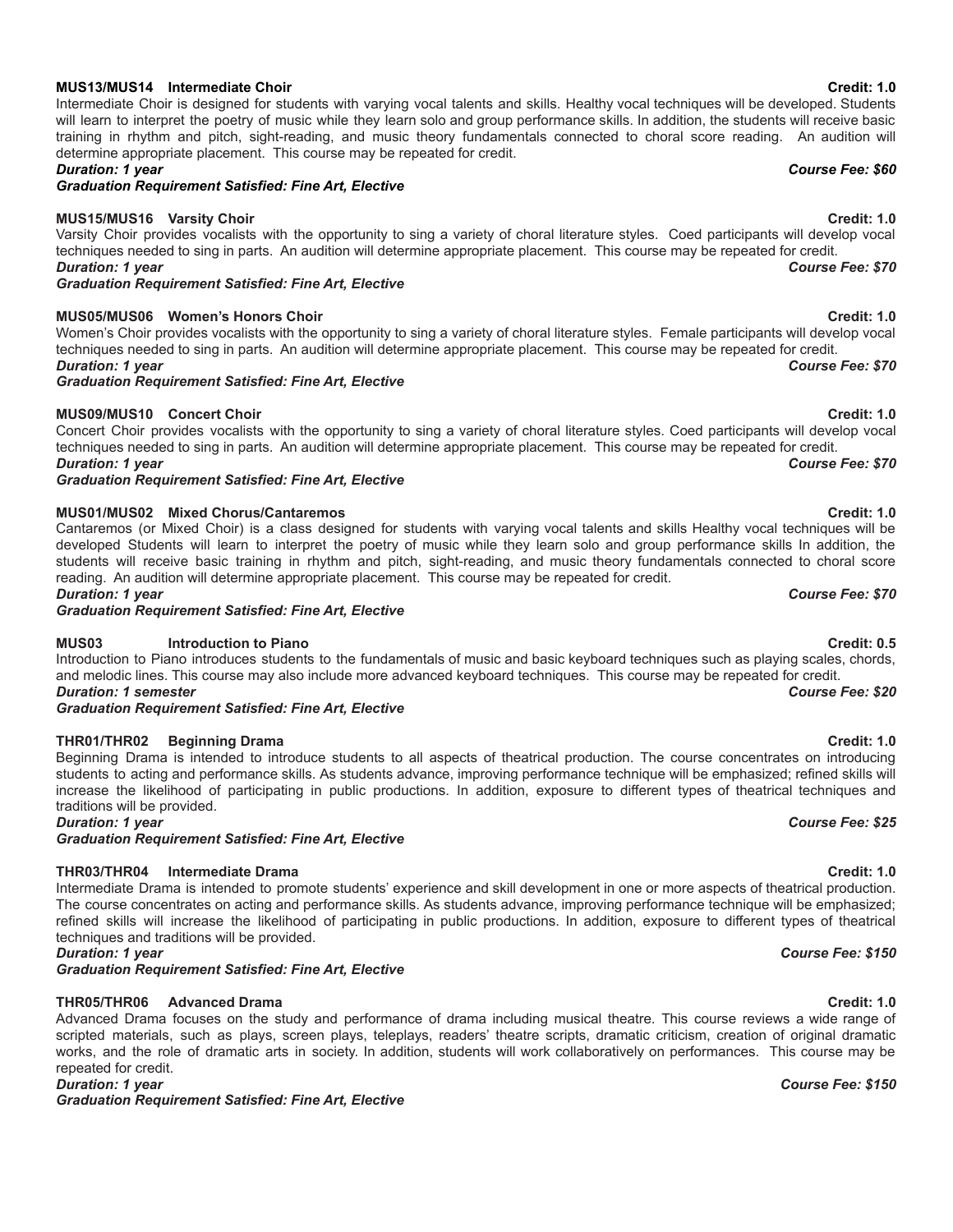camera techniques, audio, and editing techniques in post-production. Some projects may air on the district's Educational Television CableChannel. *Duration: 1 semester Course Fee: \$20*

*Graduation Requirement Satisfied: Fine Art, Elective*

# **ELC13 Video Production II Credit: 0.5**

This course further develops concepts, ideas, and techniques covered in Video Production I. More emphasis is placed on post-production techniques and the operation of the television studio. Students may be required to attend some after school activities that require videotaping school functions for Educational Television broadcasts. This course may be repeated for credit. *Duration: 1 semester Course Fee: \$20*

*Graduation Requirement Satisfied: Fine Art, Elective*

# **TBT20 TV Broadcast Technology Credit: 0.5**

This course prepares students to produce and distribute film & television presentations while rotating through different roles such as director, floor manager, audio technician, camera operator, teleprompter, script writer, and on-screen talent to learn all aspects of production. Students will also edit news stories and opening sequences on non-linear computer systems. This course may be repeated for credit.

*Duration: 1 semester*

*Graduation Requirement Satisfied: Fine Art, Elective*

### **THR07 Stagecraft Credit: 0.5** Stagecraft instructs students on the complete operation of the Performing Arts Center (PAC), including building sets, lighting and sound

# *Duration: 1 semester Course Fee: \$20 Graduation Requirement Satisfied: Fine Art, Elective*

# **THR09 Advanced Stagecraft Credit: 0.5**

### This course is for the continuing Stagecraft student. Advanced students will take an active role in leading beginning Stagecraft students through class projects, designing lights and sound for Performing Arts Center (PAC) productions, and will be required to assist and supervise beginners during performances in the PAC; after school and evening hours are required. This course may be repeated for credit. *Duration: 1 semester Course Fee: \$20*

techniques, and the operation of equipment; after school and evening hours to assist in actual productions are required.

*Graduation Requirement Satisfied: Fine Art, Elective*

# **THR11/THR12 Technical Theatre Credit: 1.0**

Students taking Technical Theatre will be introduced to the backstage world of the theatre: set construction, lighting, sound, props, costumes, make-up, stage management, and the artistic aspects of design and production. Students learn by doing. Some out of class time is required to prepare for school productions, dress rehearsals, and performances. Students are required to work on the crew for the main Drama production each semester. *Duration: 1 year Course Fee: \$20*

*Graduation Requirement Satisfied: Fine Art, Elective*

# **THR13/THR14 Advanced Technical Theatre Credit: 1.0**

Advanced Technical Theatre students will take an active role in mentoring beginning Technical Theatre students through class projects, which involve scenery design, costuming, make-up, props, lighting, and sound for Drama productions. They will be required to assist and supervise beginners during performances; after school and evening hours are required. Students are required to work on the crew for the main Drama production each semester. This course may be repeated for credit. *Duration: 1 year Course Fee: \$40*

# *Graduation Requirement Satisfied: Fine Art, Elective*

### **THR15 Film Credit: 0.5** This course stresses critical analysis of the various film genres, production of film, and performance skills as they relate to film. Topics

include a historical overview of the field, technical terminology, and critical viewing of classic and contemporary films. Students may also study major filmmakers, cinematographers, and their films and learn about film, television, and video and their relationships to drama and theater. *Duration: 1 semester Course Fee: \$20*

# *Graduation Requirement Satisfied: Fine Art, Elective*

# **ELC09 Video Production I Credit: 0.5**

This course will enable students to experience all stages of basic video production including storyboards, script writing, filming and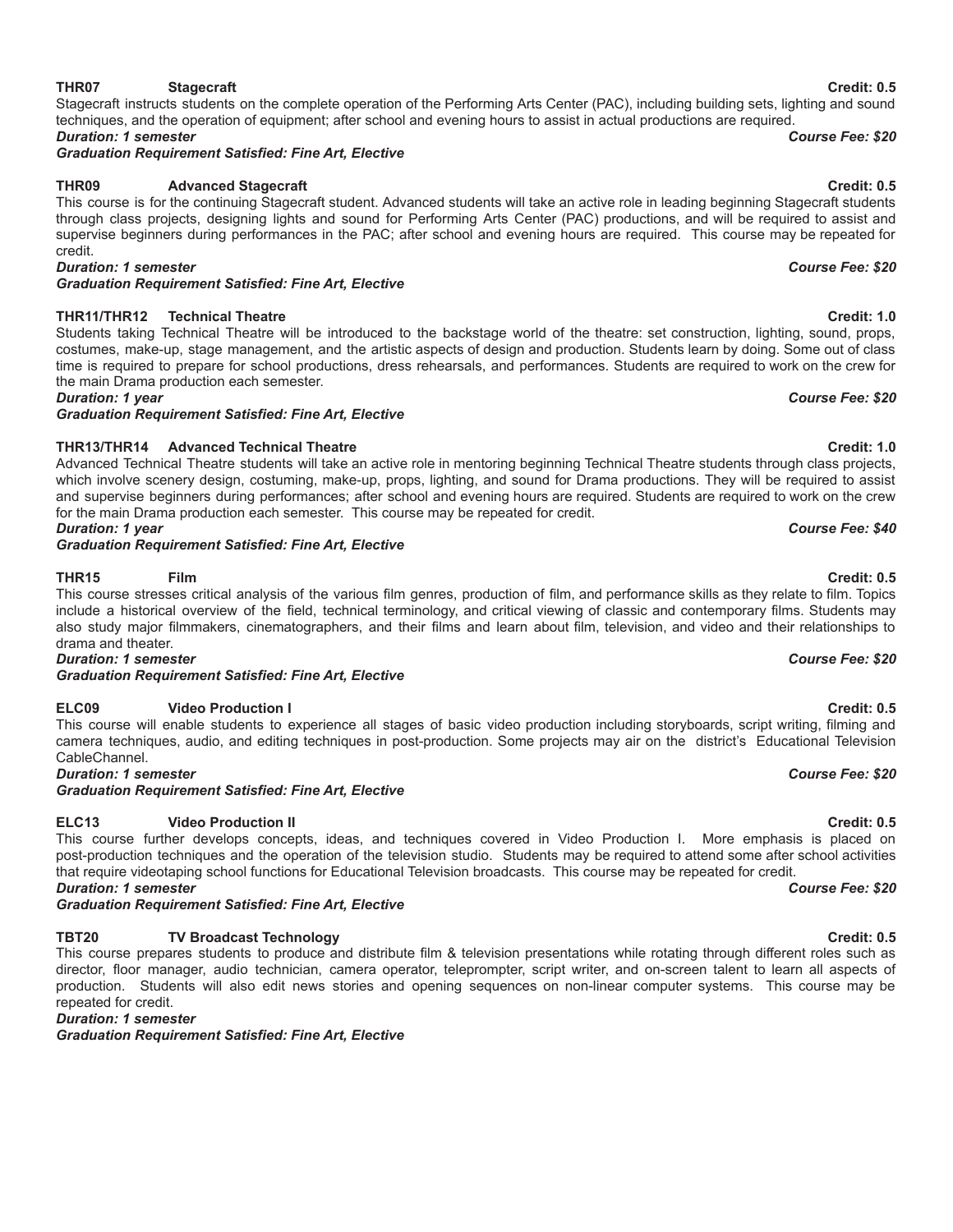# **FOREIGN LANGUAGE**

### **FOR01/FOR02 Spanish I Credit: 1.0**

Spanish I emphasizes basic grammar, simple vocabulary, and the spoken accent so that students can read, write, speak, and understand the language at a basic level. Spanish culture is introduced through the art, literature, customs, and history of Spanish-speaking people.

*Duration: 1 year*

### *Graduation Requirement Satisfied: Elective*

### **FOR03/FOR04 Honors Spanish I Credit: 1.0**

Honors Spanish I, students will focus on basic vocabulary and literacy skills with additional vocabulary supplementing the general Spanish 1 curriculum. In addition to learning supplemental vocabulary, students will also learn basic and intermediate grammar concepts. Students are expected to listen, speak, read, and write in Spanish and will strive to develop a novice-mid to novice high proficiency and literacy in Spanish. In order to appreciate the language, the curriculum also focuses on Spanish-speaking countries and cultures and makes comparisons and connections to student backgrounds and experiences.

### *Duration: 1 year*

*Graduation Requirement Satisfied: Elective*

### **FOR11/FOR12 Spanish II Credit: 1.0**

The communication skills developed in Spanish I are reinforced and expanded in this second year course. Students' speaking and writing ability will be emphasized. Grammar and vocabulary will build on the knowledge gained in first-year Spanish. The two past tenses are studied. Cultural aspects of the Spanish speaking world will be continually stressed.

### *Duration: 1 year Graduation Requirement Satisfied: Elective*

### **FOR15/FOR16 Spanish III Credit: 1.0**

The Spanish III course focuses on having students express increasingly complex concepts both verbally and in writing while showing some spontaneity. Comprehension goals for students may include attaining more facility and faster understanding when listening to the language spoken at normal rates, being able to paraphrase or summarize written passages, and conversing easily within limited situations.

# *Duration: 1 year*

### *Graduation Requirement Satisfied: Elective*

### **FOR05/FOR06 French I Credit: 1.0**

This course introduces students to the basic communication skills: speaking, reading, writing, and listening. Students also will be introduced to culture and history..

*Duration: 1 year*

*Graduation Requirement Satisfied: Elective*

### **FOR13/FOR14 French II Credit: 1.0**

The second year course emphasizes conversation, grammatical construction, writing, reading, listening and a more in-depth study of culture.

*Duration: 1 year*

*Graduation Requirement Satisfied: Elective*

### **FOR31/FOR32 German I Credit: 1.0**

This course introduces students to the basic communication skills: speaking, reading, writing, and listening. Students also will be introduced to culture and history..

*Duration: 1 year*

### *Graduation Requirement Satisfied: Elective*

### **FOR33/FOR34 German II Credit: 1.0**

The second year course emphasizes conversation, grammatical construction, writing, reading, listening and a more in-depth study of culture.

*Duration: 1 year*

*Graduation Requirement Satisfied: Elective*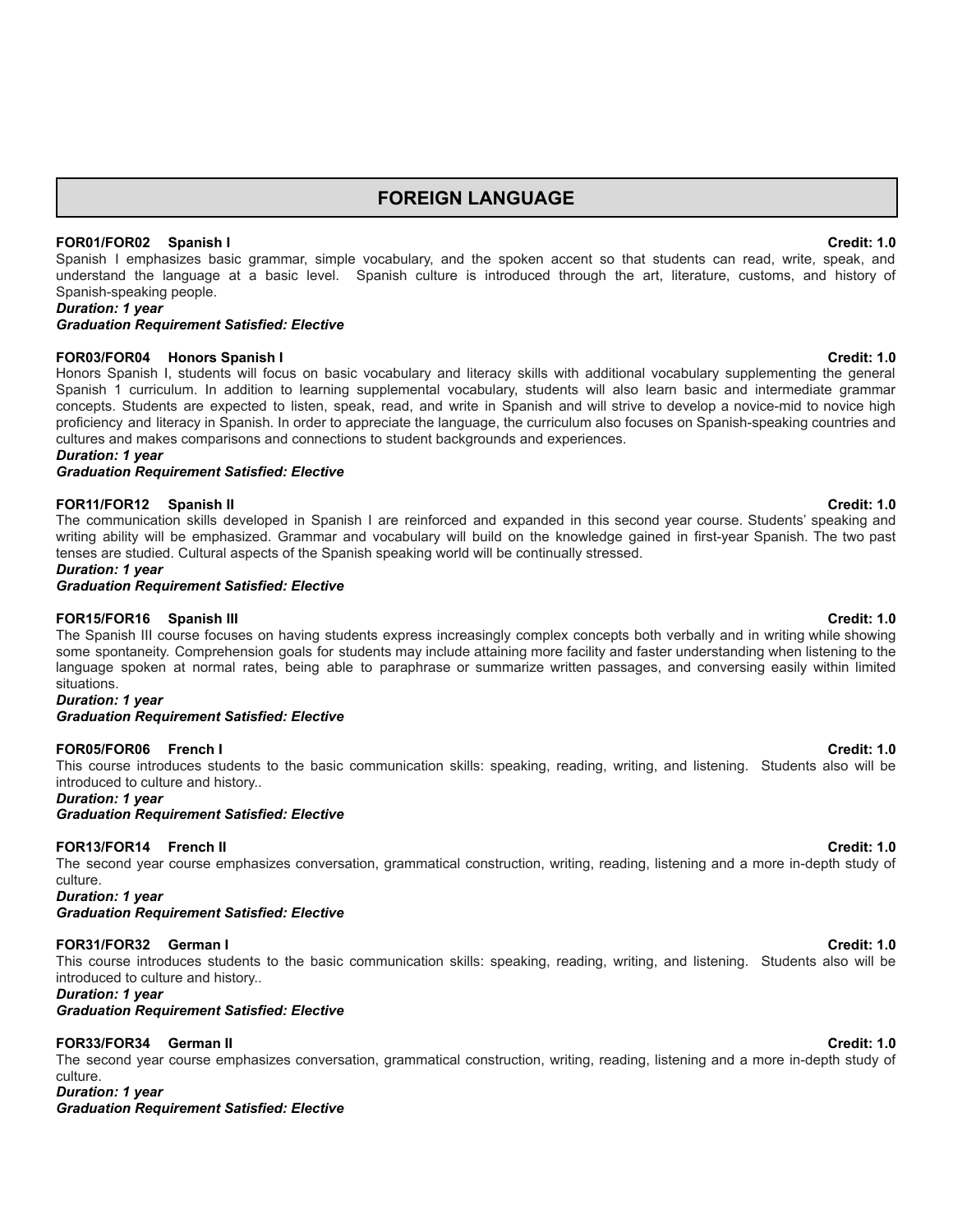# **MATHEMATICS**



# **MAT01/MAT02 Algebra I Credit: 1.0**

Algebra I topics include the study of properties and operations of the real number system; evaluating rational algebraic expressions; solving and graphing first degree equations and inequalities; translating word problems into equations; operations with and factoring of polynomials; and solving simple quadratic equations.

### *Duration: 1 year*

*Graduation Requirement Satisfied: Mathematics*

### **MAT21/MAT22 Honors Algebra I Credit: 1.0**

Honors Algebra I covers the same content as standard Algebra I concepts are taught at a deeper level and will emphasize content application. Students must be able to recall and apply the concepts covered in middle school math with minimal review.

### *Duration: 1 year*

*Graduation Requirement Satisfied: Mathematics*

### **MAT03/MAT04 Geometry Credit: 1.0**

This course emphasizes an abstract formal approach to the study of geometry; including topics such as properties of plane and solid figures; deductive methods of reasoning and use of logic; geometry as an axiomatic system including the study of postulates, theorems, and formal proofs; concepts of congruence, similarity, parallelism, perpendicularity, and proportion; and rules of angle measurement in triangles.

### *Duration: 1 year*

*Graduation Requirement Satisfied: Mathematics*

# **MAT23/MAT24 Honors Geometry Credit: 1.0**

Honors Geometry covers the same content as standard Geometry. Concepts are taught at a deeper level and will emphasize content application with an emphasis on Geometric proofs.

### *Duration: 1 year*

*Graduation Requirement Satisfied: Mathematics*

# **MAT05/MAT06 Algebra II Credit: 1.0**

Algebra II course topics include field properties and theorems; set theory; operations with rational and irrational expressions; factoring of rational expressions; in-depth study of linear equations and inequalities; quadratic equations; solving systems of linear and quadratic equations; graphing of constant, linear, and quadratic equations; properties of higher degree equations; and operations with rational and irrational exponents.

# *Duration: 1 year*

*Graduation Requirement Satisfied: Mathematics*

### **MAT25/MAT26 Honors Algebra II Credit: 1.0**

Honors Algebra II covers the same content as standard Algebra II. Concepts are taught at a deeper level and will emphasize content application. The course also introduces students to Trigonometry which is covered in Honors Pre-Calculus.

*Duration: 1 year*

*Graduation Requirement Satisfied: Mathematics*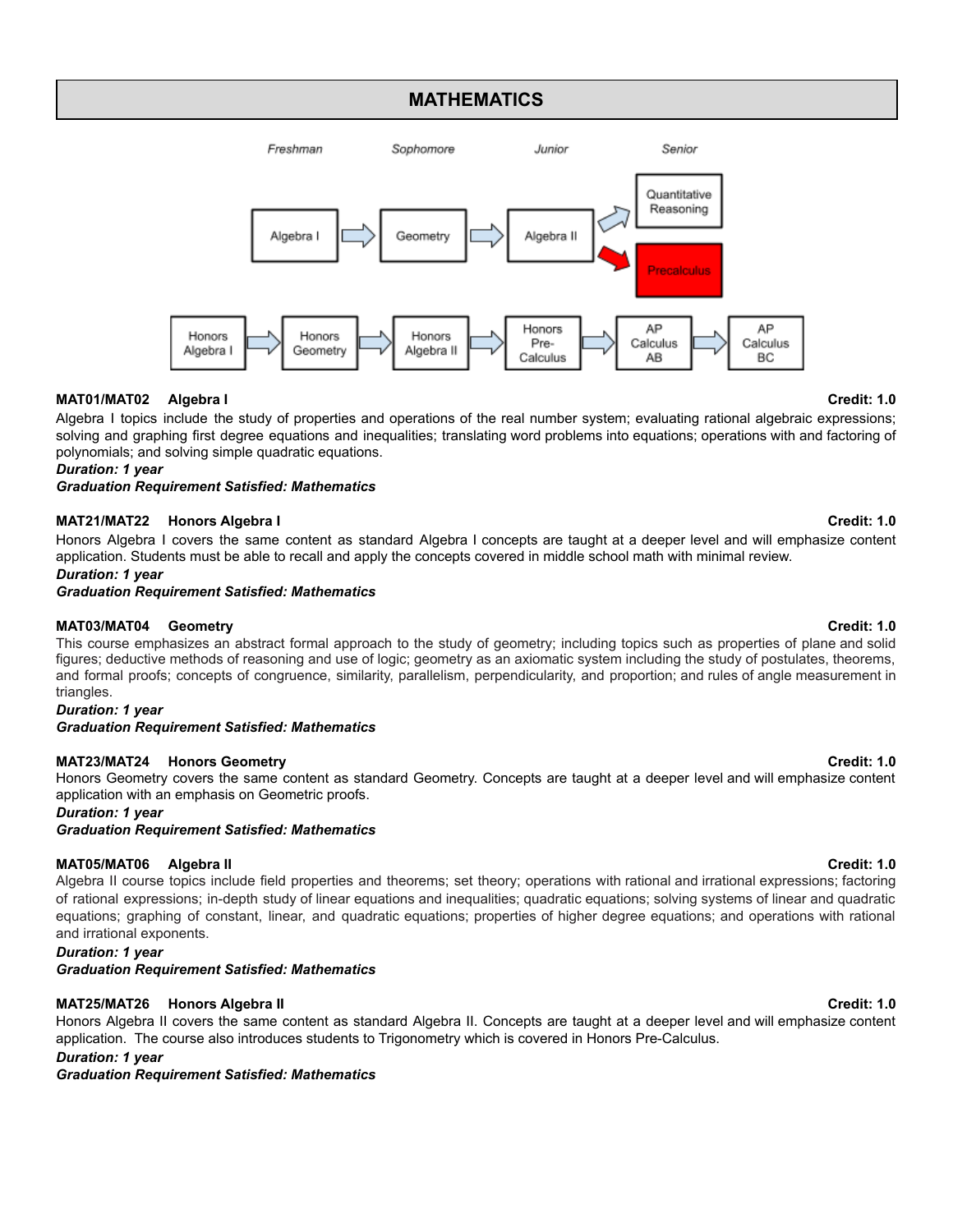### **MAT07/MAT08 Algebra III Credit: 1.0**

This course examines practical applications of mathematics with topics in personal finance and measurement. It combines previously acquired knowledge in linear and nonlinear equations in meaningful ways and encourages students to analyze their world through mathematical modeling. Specific topics include income tax, investments, making purchases using credit, and practical geometry.

*Duration: 1 year*

*Graduation Requirement Satisfied: Mathematics*

### **MAT11/MAT12 Quantitative Reasoning Credit: 1.0**

This course will enrich a student's prior learning in Algebra I, Geometry, and Algebra II. It is a math course designed for high school seniors who need another math course, but may not be interested in moving on to Honors Precalculus as their 4th math credit. In this course, students will learn about problem solving, critical thinking, number theory, consumer mathematics, financial management, measurement, probability, statistics, mathematical systems, set theory, logic, and graph theory. Students will learn how these topics connect to previous Algebra and Geometry courses while using real-world data and applications.

### *Duration: 1 year*

### *Graduation Requirement Satisfied: Mathematics*

### **MAT13/MAT14 Pre-Calculus Credit: 1.0**

Pre-Calculus is a course taken after Algebra II and combines the study of trigonometry, elementary functions, analytic geometry, and math analysis topics as preparation for calculus. Topics include the study of complex numbers; polynomial, logarithmic, exponential, rational, trigonometric, and circular functions, and their relations, inverses and graphs; trigonometric identities and equations; solutions of right and oblique triangles; vectors; the polar coordinate system; conic sections; Boolean algebra and symbolic logic; mathematical induction; matrix algebra; sequences and series; and limits and continuity.

*Duration: 1 year*

*Graduation Requirement Satisfied: Mathematics*

### **MAT27/MAT28 Honors Pre-Calculus Credit: 1.0**

Honors Pre-Calculus covers the same content as Pre-Calculus. Concepts are taught at a deeper level and will emphasize the content application in preparation for AP Calculus.

*Duration: 1 year*

*Graduation Requirement Satisfied: Mathematics*

### **MAT29/MAT30 Introduction to Calculus Credit: 1.0**

The material covered in this course includes limits, derivatives, integrals and differential equations and their applications. Completion of this course qualifies a student to take Advanced Placement (AP) Calculus AB Exam.

*Duration: 1 year*

*Graduation Requirement Satisfied: Mathematics*

### **MAT31/MAT32 AP Calculus AB Credit: 1.0**

Following the College Board's suggested curriculum designed to parallel college-level calculus courses, AP Calculus AB provides students with an intuitive understanding of the concepts of calculus and experience with its methods and applications. This course introduces the following topics: elementary functions; properties of functions and their graphs; limits and continuity; differential calculus (including definition of the derivative, derivative formulas, theorems about derivatives, geometric applications, optimization problems, and rate-of-change problems); and integral calculus (including antiderivatives and definite integrals).

*Duration: 1 year*

*Graduation Requirement Satisfied: Mathematics*

### **MAT33/MAT34 AP Calculus BC Credit: 1.0**

Following the College Board's suggested curriculum designed to parallel college-level calculus courses, AP Calculus BC provides students with an intuitive understanding of the concepts of calculus and experience with its methods and applications, and also requires additional knowledge of the theoretical tools of calculus.

*Duration: 1 year*

*Graduation Requirement Satisfied: Mathematics*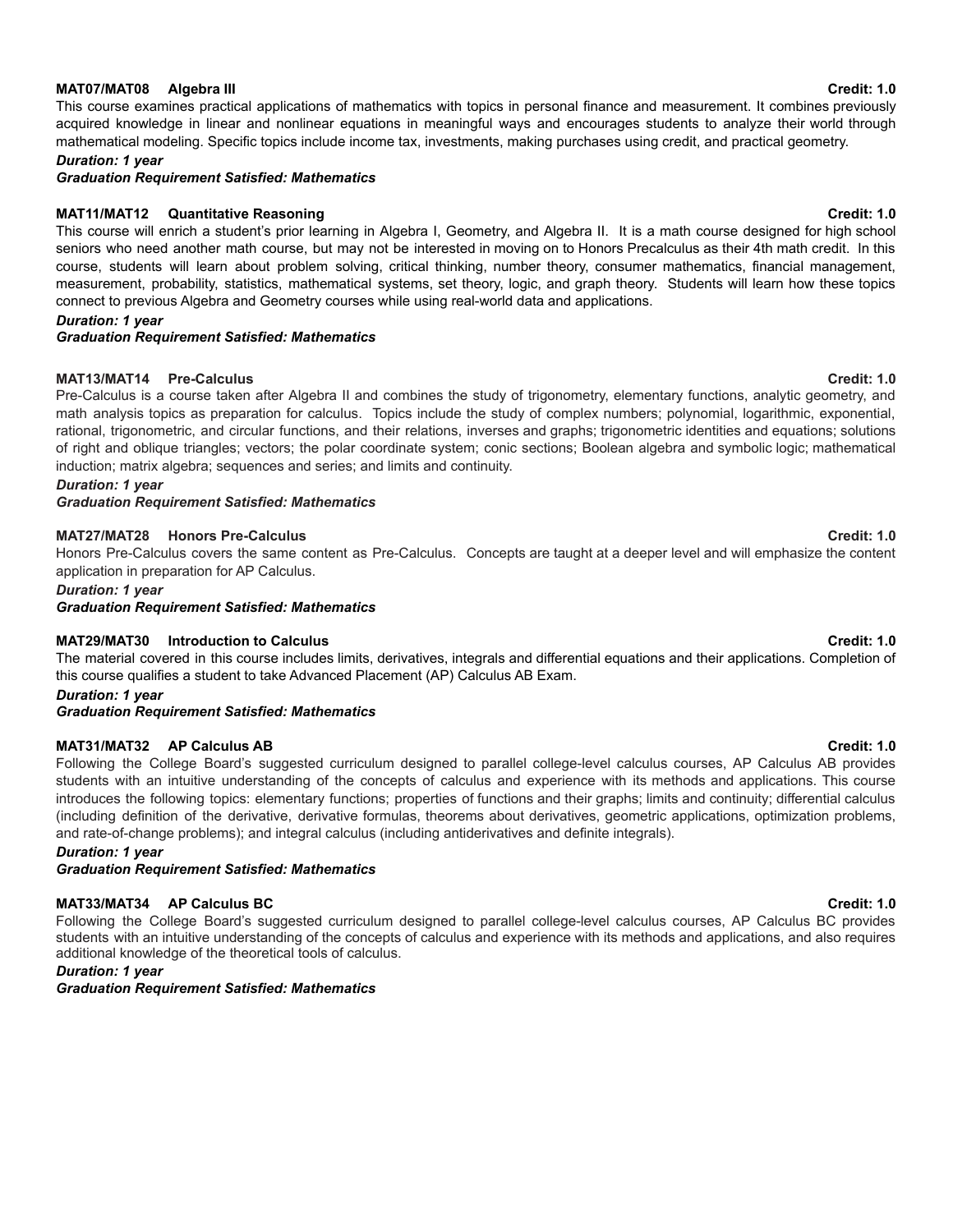# **NAVAL SCIENCE (JROTC)**

The program goal of the Naval Junior Reserve Officer Training Corps is to provide an opportunity for secondary school students to learn about the basic elements and requirements for national security and their personal obligations as American citizens to contribute toward national security. The basic objectives include the promotion of patriotism, development of informed and responsible citizens, promotion of habits of orderliness and precision, development of respect for constituted authority, development of a high degree of personal honor, self- reliance, individual discipline, and leadership. The Naval Science Curriculum is a four-year program. It consists of a minimum of 100 class periods per year of formal classroom training supplemented by a minimum of 80 hours of laboratories, orientation visits, field trips, and other activities to enhance classroom studies. All NJROTC classes offer dual enrollment for college credit through UCCS.

### **NSI01/NSI02 Naval Science I Credit: 1.0**

This course is to introduce students to the precepts of citizenship, the elements of leadership, and the value of scholarship in attaining life goals. This course is also designed to engender a sound appreciation for the heritage and traditions of America, with recognition that the role of sea power will be important in America's future, and to develop in each cadet a growing sense of pride in his/her organization, associations, and self These elements are pursued at a fundamental level. Dual enrollment provides 2.0 college credits through UCCS.

# *Duration: 1 year*

*Graduation Requirement Satisfied: Elective, PE requirement waived after 2 successful semesters in JROTC*

# **NSI03/NSI04 Naval Science II Credit: 1.0**

This course is to introduce students to the precepts of science and history as they relate to America. Sea Power US History will be taught with an emphasis on sea power and its effect on the American progress from colony to world power. The sciences of astronomy, oceanography, and meteorology will be taught as they relate to the Navy and America's position as a world sea power. The elements of leadership will be included through the skill level required for small group management.

Dual enrollment provides 2.0 college credits through UCCS.

# *Duration: 1 year*

*Graduation Requirement Satisfied: Elective, PE requirement waived after 2 successful semesters in JROTC*

### **NSI05/NSI06 Naval Science III Credit: 1.0**

Heavy emphasis is placed on leadership, organization, and planning. The academic portion of the course deals with astronomy, meteorology, electronics, data processing, vectors and relative motion, leadership, navigation and basic theory of flight. Continued emphasis is placed on citizenship, current events and career planning. Dual enrollment provides 2.0 college credits through UCCS. *Duration: 1 year*

## *Graduation Requirement Satisfied: Elective, PE requirement waived after 2 successful semesters in JROTC*

### **NSI07/NSI08 Naval Science IV Credit: 1.0**

Practical leadership, organization and planning are emphasized in this course. Students are placed in charge of lower classes of cadet officers. Their responsibilities are similar to those of junior officers in the Navy. In addition to assisting the Naval Science instructor in the regular conduct of classes, cadets act as drill instructors, plan, organize and conduct NJROTC extracurricular activities. They also plan, prepare and present lessons in certain academic areas and evaluate cadets' morale, behavior and performance in particular classes.

### *Duration: 1 year*

*Graduation Requirement Satisfied: Elective, PE requirement waived after 2 successful semesters in JROTC*

### **NSI09/NSI10 Drill and Ceremonies Credit: 1.0**

Drill and Ceremonies is an intermediate and advanced level course with particular attention on marching style and formations, body coordination and mechanics. This is a Naval Science curriculum emphasizing armed and unarmed drill as well as Color Guard and other ceremonial functions. Dual enrollment provides 2.0 college credits through UCCS.

### *Duration: 1 year*

*Graduation Requirement Satisfied: Elective, PE requirement waived after 2 successful semesters in JROTC*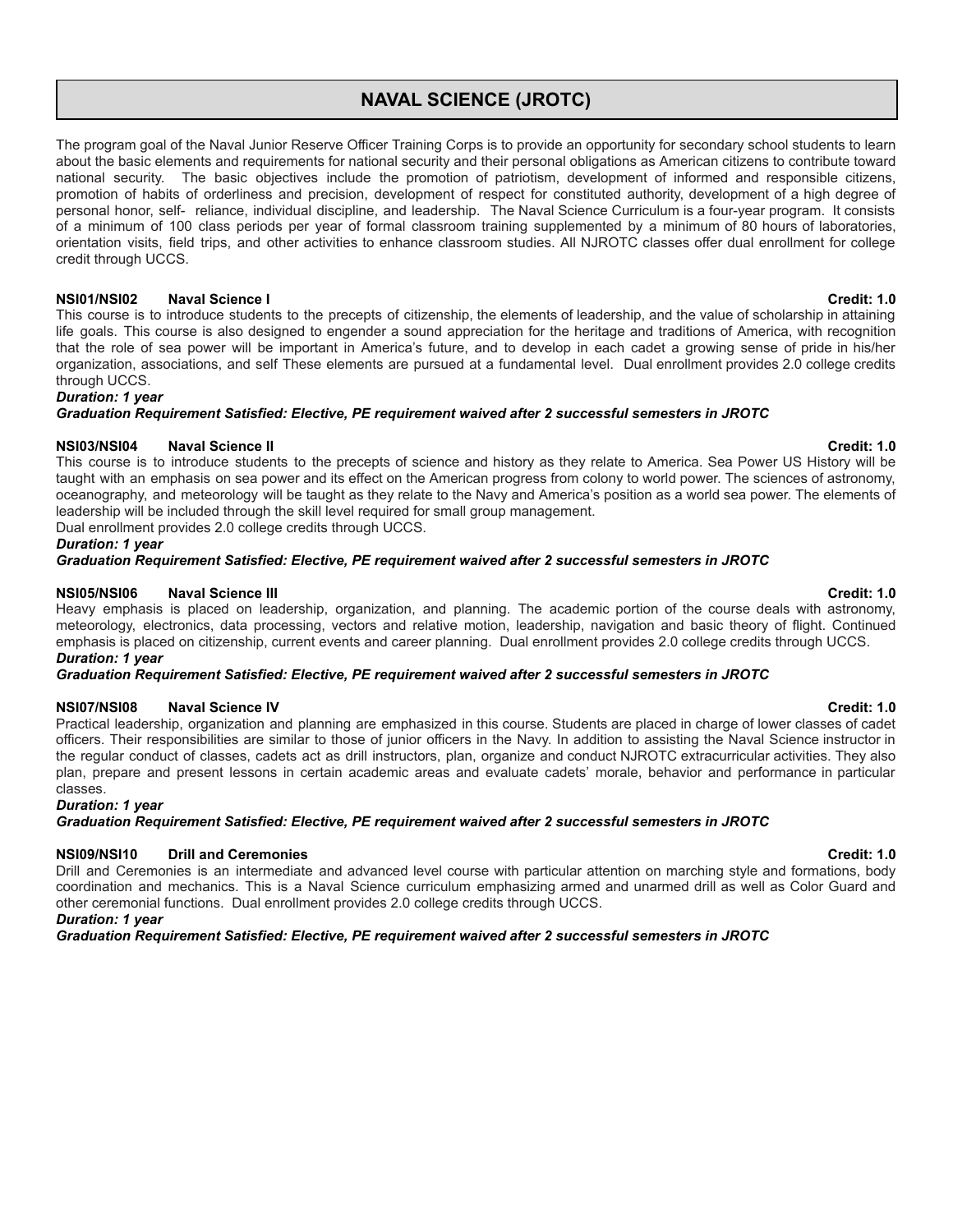# **PHYSICAL EDUCATION**

The physical education staff at AJHS is dedicated to providing the best possible physical education experience for our students. We stress participation and effort more than athletic skill. Students with minimal athletic ability can still receive excellent grades by participating and demonstrating good effort. Physical Education clothes will be required.

# **PED18 Health and Wellness Credit: 0.5**

This course addresses health and wellness topics and issues relevant to high school students. Students will acquire knowledge and skills necessary to maintain lifelong good health and to make informed choices and accept personal responsibility for those choices. The units covered in this course include personal health (nutrition and fitness, mental health and stress management, drug/alcohol abuse prevention, disease prevention, and first aid) and consumer health issues.

### *Duration: 1 semester*

# *Graduation Requirement Satisfied: Health*

# **PED07 Introduction to Physical Education Credit: 0.5**

This course includes various types of health-related and skill-related physical activities including running the mile one time each week, strength training and flexibility. The physical conditioning will include weight training practice, technique, and program. Students will participate in individual and team sports and team games to promote skill development, sportsmanship, good health, and the value of physical exercise. Grades will be based on participation, dressing out, and the ability to meet the individual class expectations. The evaluation will also include written assignments (writing rubrics), reading activities, and unit tests. Physical difficulty level is moderate. May be repeated for credit.

*Graduation Requirement Satisfied: Physical Education*

# **PED20 Advanced Physical Education Credit: 0.5**

This course is designed to enhance the student's knowledge of competitive team sports and recreational sports that can be played for life. Students will participate and be evaluated in individual and team sports/games to promote skills development, sportsmanship, good health, and the value of physical exercise. Grades will be based on participation, dressing out, unit tests and assessments. Physical difficulty level is moderate to high. May be repeated for credit.

*Duration: 1 semester Course Fee: \$10*

*Graduation Requirement Satisfied: Physical Education*

# **PED20 Advanced PE Credit: 0.5**

Course helps students develop knowledge and skills with free weights and universal stations while emphasizing safety and proper body position. Anatomy and conditioning is also covered. Physical difficulty level is moderate to high. May be repeated for credit. *Duration: 1 semester Course Fee: \$10*

*Graduation Requirement Satisfied: Physical Education*

### **PED12/PED13 Athletic Conditioning Credit: 0.5**

Athletic Conditioning is designed for athletes who participate in extracurricular sports. This class focuses on developing skills and strategies that will increase students' strengths and improve athletic performance. Participants will design and implement a weight-training program in accordance with team and coaching guidelines following accepted strength and training concepts. Course requirements include attendance, dressing out and participation. Physical difficulty level is very high. May be repeated for credit. *Duration: 1 year Course Fee: \$20*

*Graduation Requirement Satisfied: Physical Education*

# **PED16/PED17 Adaptive Physical Education Credit: 1.0**

This beginning level class is open to any student with a documented medical restriction which prevents participation in other physical education courses but which allows participation in a modified program. The course is designed to develop positive attitudes toward fitness and recreation and to promote involvement in lifelong sports and recreation. Activities are based on the individual needs of the student. Physical difficulty level is low to moderate. May be repeated for credit.

*Duration: 1 year*

*Graduation Requirement Satisfied: Physical Education*

# **PED03/PED04 Dance Credit: 1.0**

Dance is a contemporary art form concerned with the communication of ideas or feelings through movement. This class is designed to introduce the basic fundamentals of dance technique, strength, flexibility, coordination, and endurance. Units include jazz, hip hop, ballet, modern, and tap. Other units may include improvisation, choreography, and dance history.

*Duration: 1 year*

*Graduation Requirement Satisfied: Physical Education*

# *Duration: 1 semester Course Fee: \$8 (t-shirt)*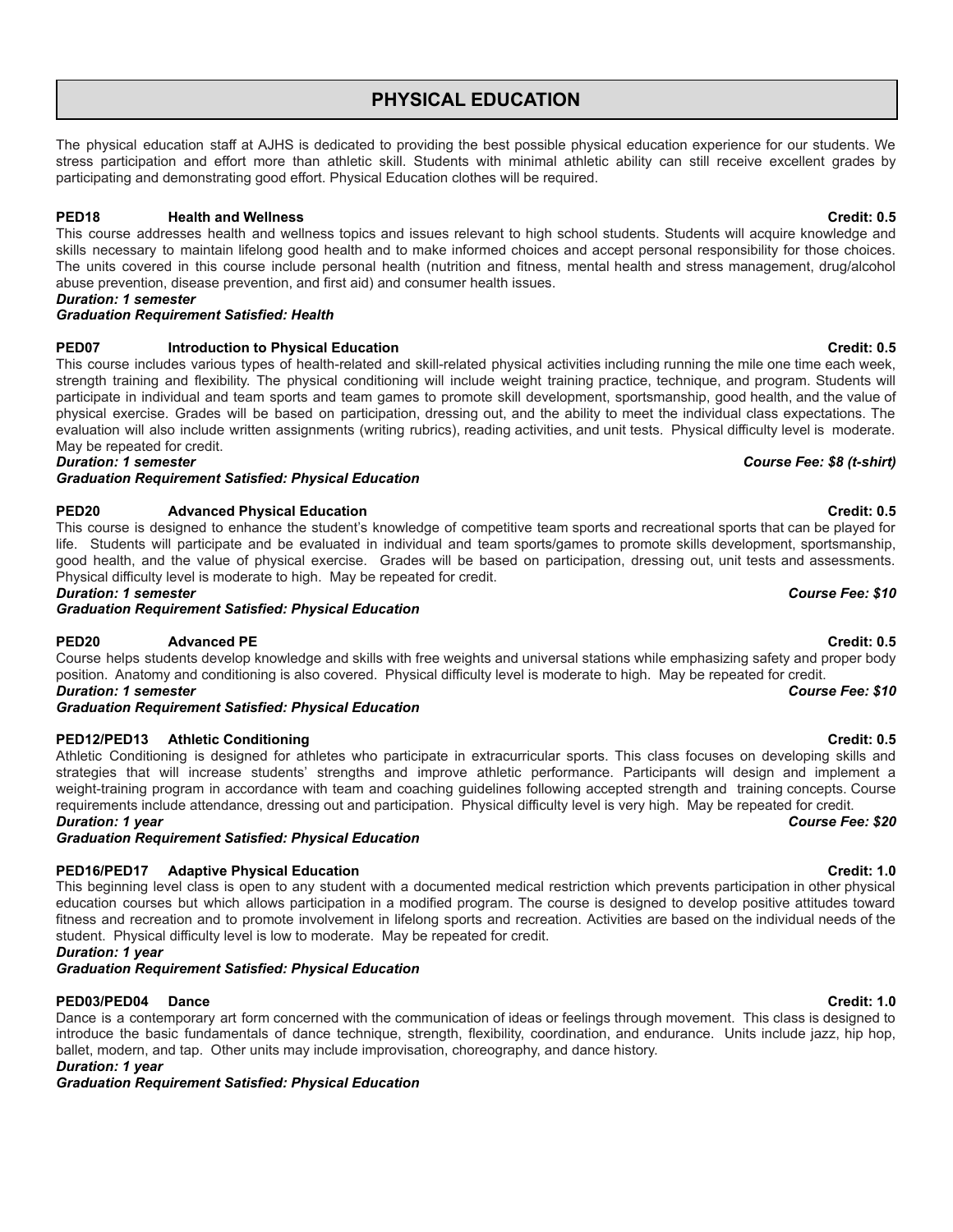# **SCIENCE**



All AJHS science courses meet laboratory science requirement for university/college admissions.

### **SCI01/SCI02 Physical Science Credit: 1.0**

Physical Science is a course that will explore the physical world through evaluation of Cross-cutting Concepts utilizing Science and Engineering Practices to investigate the natural laws governing the physical world. Topics will include concepts from the EssentialPhysics and Essential Chemistry standards.

### *Duration: 1 year*

### *Graduation Requirement Satisfied: Physical Science*

### **SCI21/SCI22 Honors Physical Science Credit: 1.0**

Honors Physical Science covers the same content as standard Physical Science with standards covered at a deeper level with emphasis on content application.

*Duration: 1 year*

*Graduation Requirement Satisfied: Physical Science*

### **SCI03/SCI04 Biology Credit: 1.0**

Biology is designed to provide information regarding the fundamental concepts of life and life processes. Cross-cutting Concepts and Science and Engineering Practices will be used to investigate the web of life, human population and environmental effects, diversity of organisms and their relationships, functional systems, reproduction, genetics, and biological evolution.

### *Duration: 1 year*

# *Graduation Requirement Satisfied: Life Science*

### **SCI23/SCI24 Honors Biology Credit: 1.0**

This course is designed as an exploratory biology course with the express purpose of exposing outstanding students to scientific concepts and principles in the area of living organisms. An in-depth study of traditional biology topics will be supplemented with research projects and open-ended labs.

*Duration: 1 year*

*Graduation Requirement Satisfied: Life Science*

### **SCI39/SCI40 AP Biology Credit: 1.0**

This course will cover topics typically found in a first-year college biology course and advance the student's understanding of concepts normally covered in high school biology. Topics include evolution, cellular processes-energy and communication, genetics, information transfer, ecology, and interactions. It provides a solid preparation for the AP Biology Exam. This course is designed to help students develop advanced inquiry and reasoning skills, such as designing a plan for collecting data, analyzing data, applying mathematical routines, and connecting concepts in and across domains.

### *Duration: 1 year Course Fee: \$40*

*Graduation Requirement Satisfied: Life Science*

### **SCI05/SCI06 Earth and Space Science Credit: 1.0**

The Earth and Space Science course focuses on the study of space, geologic structures and forces, the waters on our planet, and the atmospheric forces that shape our world. Students will explore the earth's spheres including the geosphere, hydrosphere, cryosphere, atmosphere, and the cycles of the earth such as the water and carbon cycle. Through Cross-cutting Concepts and Science and Engineering Practices, students will learn about geologic time, space exploration, the solar system, and the universe. *Duration: 1 year*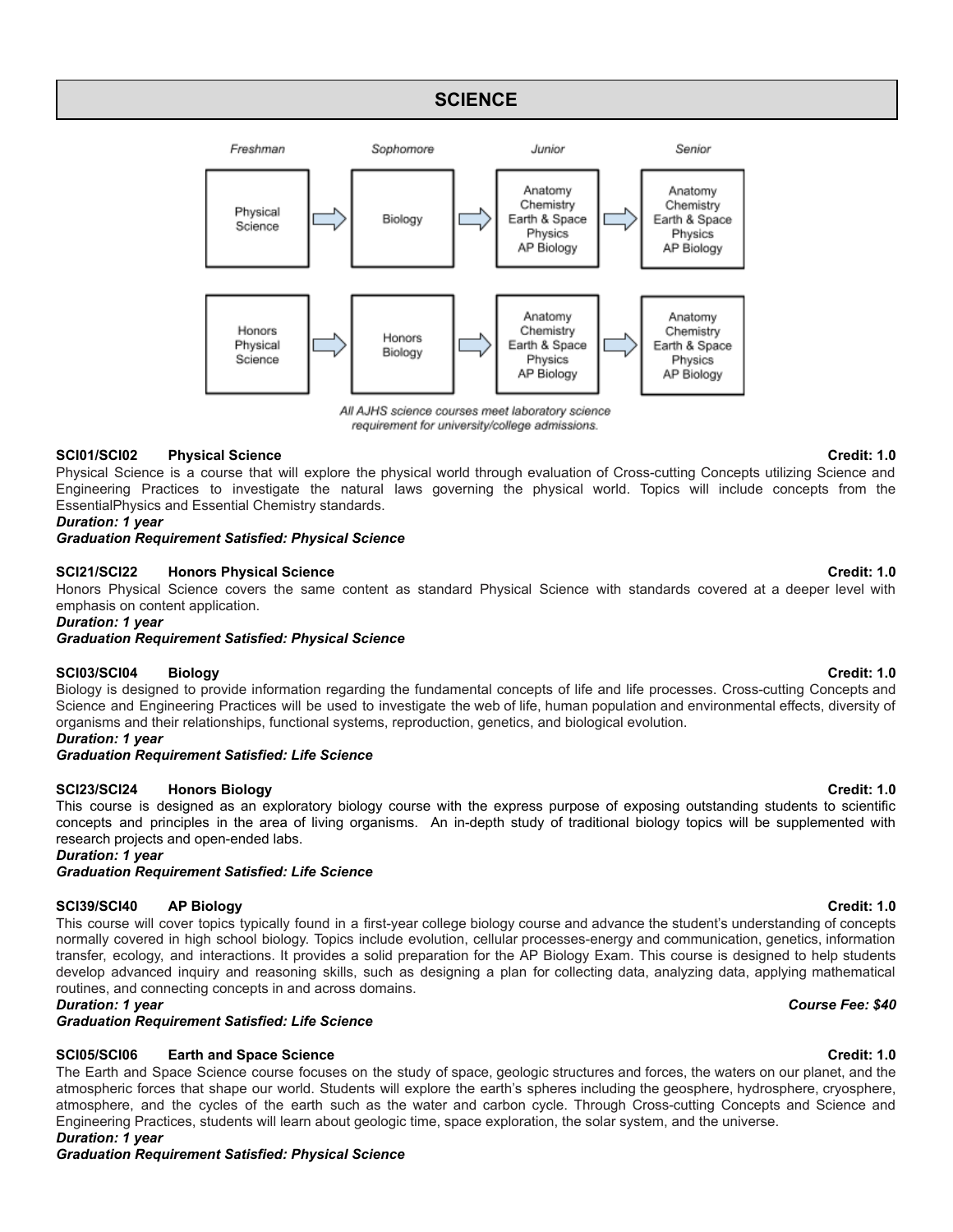### **SCI07/SCI08 Chemistry Credit: 1.0**

Chemistry students study the composition, properties, and reactions of organic and inorganic substances. This course examines the behaviors of solids, liquids, and gases; acid/base and oxidation/reduction reactions; atomic structure; and nuclear reactions utilizing chemical formulas and equations. Cross-cutting Concepts and Science and Engineering Practices will be emphasized.

*Duration: 1 year*

*Graduation Requirement Satisfied: Physical Science*

# **SCI09/SCI10 Anatomy and Physiology Credit: 1.0**

Anatomy and Physiology presents an in depth study of the human body In order to understand the structure of the human body and its functions, students learn anatomical terminology, study cells and tissues, and explore functional systems (skeletal, muscular, circulatory, respiratory, digestive, reproductive, nervous).

*Duration: 1 year*

# *Graduation Requirement Satisfied: Life Science*

### **SCI11/SCI12 Physics Credit: 1.0**

Students will study the concepts and laws of physics through efforts involving problem solving, experimentation, design techniques and real world application. This Physics course involves the study of the forces and laws of nature affecting matter, such as equilibrium, motion, momentum, and the relationships between matter and energy. The examination of sound, light, and magnetic and electric phenomena will also be included. Crosscutting Concepts and Science and Engineering Practices will be emphasized.

### *Duration: 1 year*

*Graduation Requirement Satisfied: Physical Science*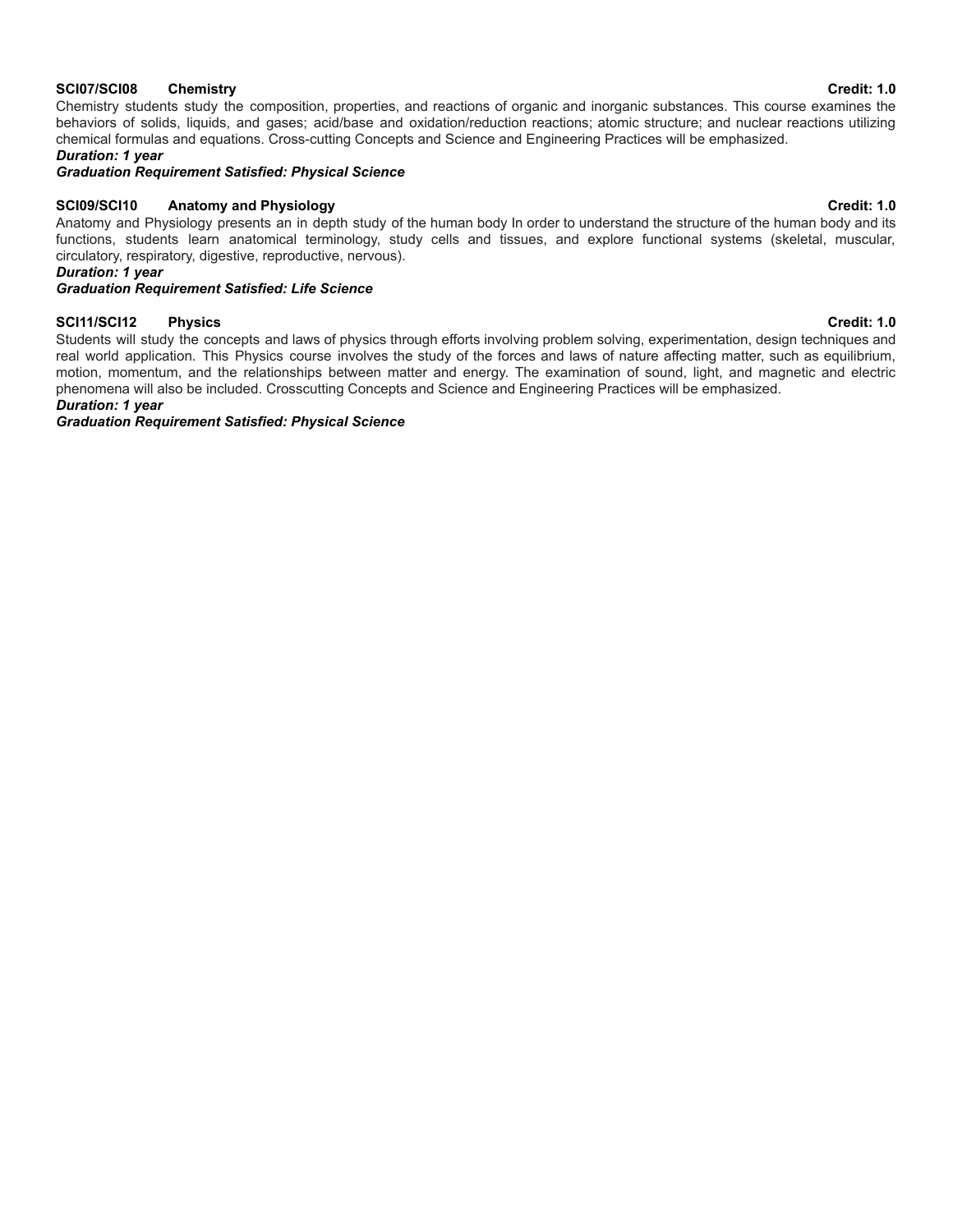# **SOCIAL STUDIES**



# **SOC01/SOC02 World History/Geography Credit: 1.0**

World history from ancient civilizations to modern times is studied. The course prepares students to compare and contrast past cultures and civilizations and to identify how these civilizations have contributed to modern cultures and have influenced their lives. An understanding of geography is integrated into the course.

*Duration: 1 year*

*Graduation Requirement Satisfied: Social Studies*

# **SOC21/SOC22 AP World History/Geography Credit: 1.0**

Following the College Board's suggested curriculum designed to parallel college-level World History courses, AP World History courses examine world history from 8000 BCE to the present with the aim of helping students develop a greater understanding of the evolution of global processes and contracts and how different human societies have interacted. These courses highlight the nature of changes in an international context and explore their causes and continuity.

### *Duration: 1 year*

*Graduation Requirement Satisfied: Social Studies*

### **SOC03/SOC04 US/AZ History Credit: 1.0**

Development of our state and nation from the earliest inhabitants to the present day is covered. An understanding of the nation's cultural, political and economic growth is emphasized. The first semester addresses the Colonial Period to the Civil War. The second semester covers the period from the Reconstruction through present day. A survey of Arizona history and government is incorporated into the second semester.

### *Duration: 1 year*

### *Graduation Requirement Satisfied: Social Studies*

### **SOC31/SOC32 AP US/AZ History Credit: 1.0**

Following the College Board's suggested curriculum designed to parallel college-level U S History courses, AP U S History provides students with the analytical skills and factual knowledge necessary to address critical problems and materials in U S history. Students learn to assess historical materials and to weigh the evidence and interpretations presented in historical scholarship. The course examines the discovery and settlement of the New World through the recent past.

*Duration: 1 year*

*Graduation Requirement Satisfied: Social Studies*

### **SOC05 US/AZ Government Credit: 0.5**

Students acquire basic knowledge and appreciation of the purpose and operation of American and Arizona governments. Emphasis is on preparing students to function more effectively as citizens of a democratic society. The primary content of study is the federal system and its underlying principles as they relate to national, state and local levels. Constitutional principles, the concepts of rights and responsibilities, and the role of political parties and interest groups are presented.

*Duration: 1 semester*

*Graduation Requirement Satisfied: Government*

### **SOC41/SOC42 AP US/AZ Government Credit: 1.0**

AP Government courses prepare students for the AP exams in both US Government and Politics and Comparative Government and Politics Course content includes the topics covered in US/Arizona Government. Students acquire basic knowledge and appreciation of the purpose and operation of American and Arizona governments. Emphasis is on preparing students to function more effectively as citizens of a democratic society. The primary content of study is the federal system and its underlying principles as they relate to national, state and local levels Constitutional principles, the concepts of rights and responsibilities, and the role of political parties and interest groups are presented.

### *Duration: 1 year*

*Graduation Requirement Satisfied: Government*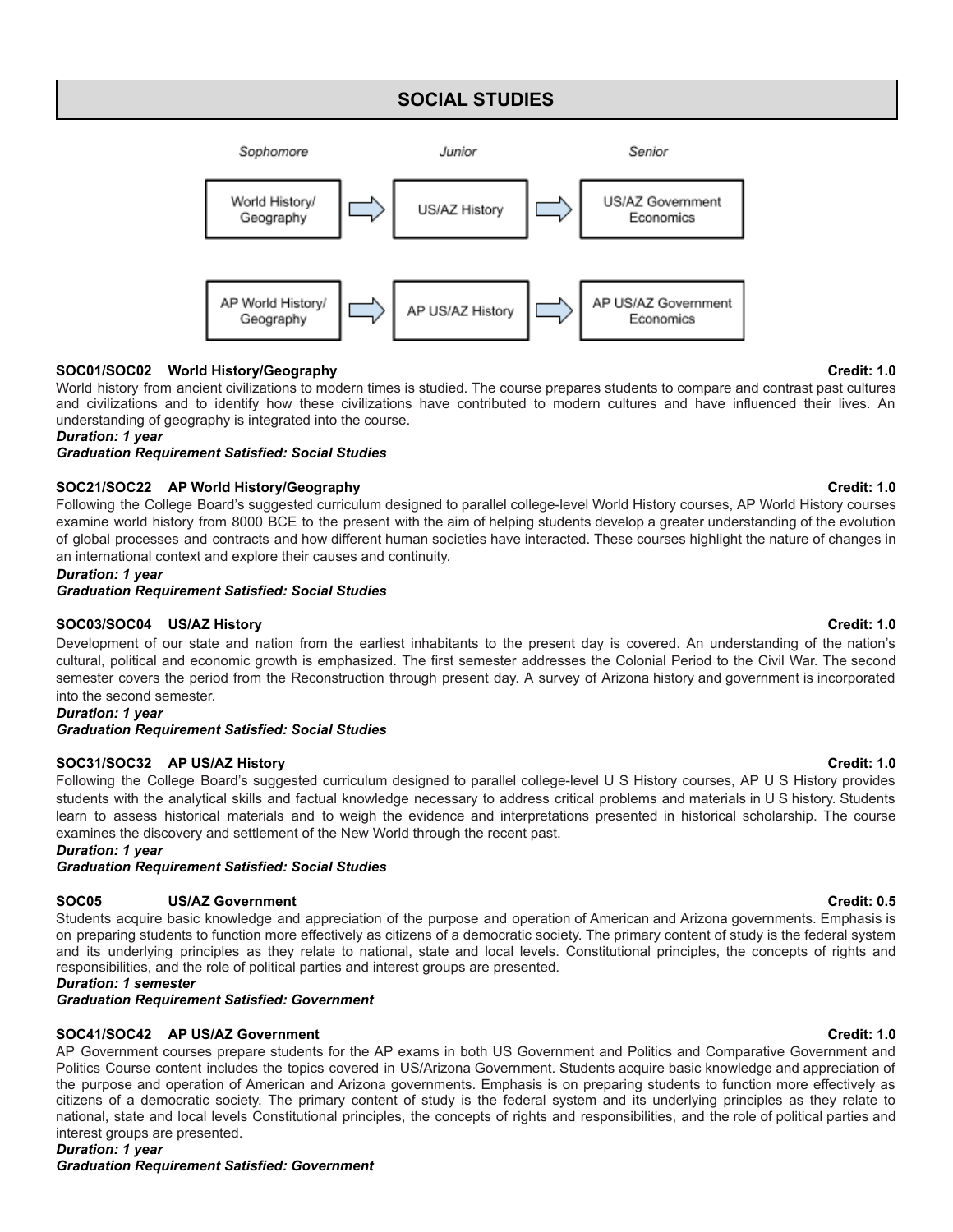### **SOC06 Economics Credit: 1.0**

This course is designed to provide an overview of economics to include financial literacy. Emphasis is placed on understanding the ways in which individuals and organizations make decisions to allocate resources and the consideration of costs and benefits associated with making those decisions. Topics include: microeconomics, macroeconomics, personal finance, international economics, and comparative economics. The curriculum covers historical developments, the impacts of trade and the distribution of income and wealth in all types of economies.

*Duration: 1 semester*

*Graduation Requirement Satisfied: Economics*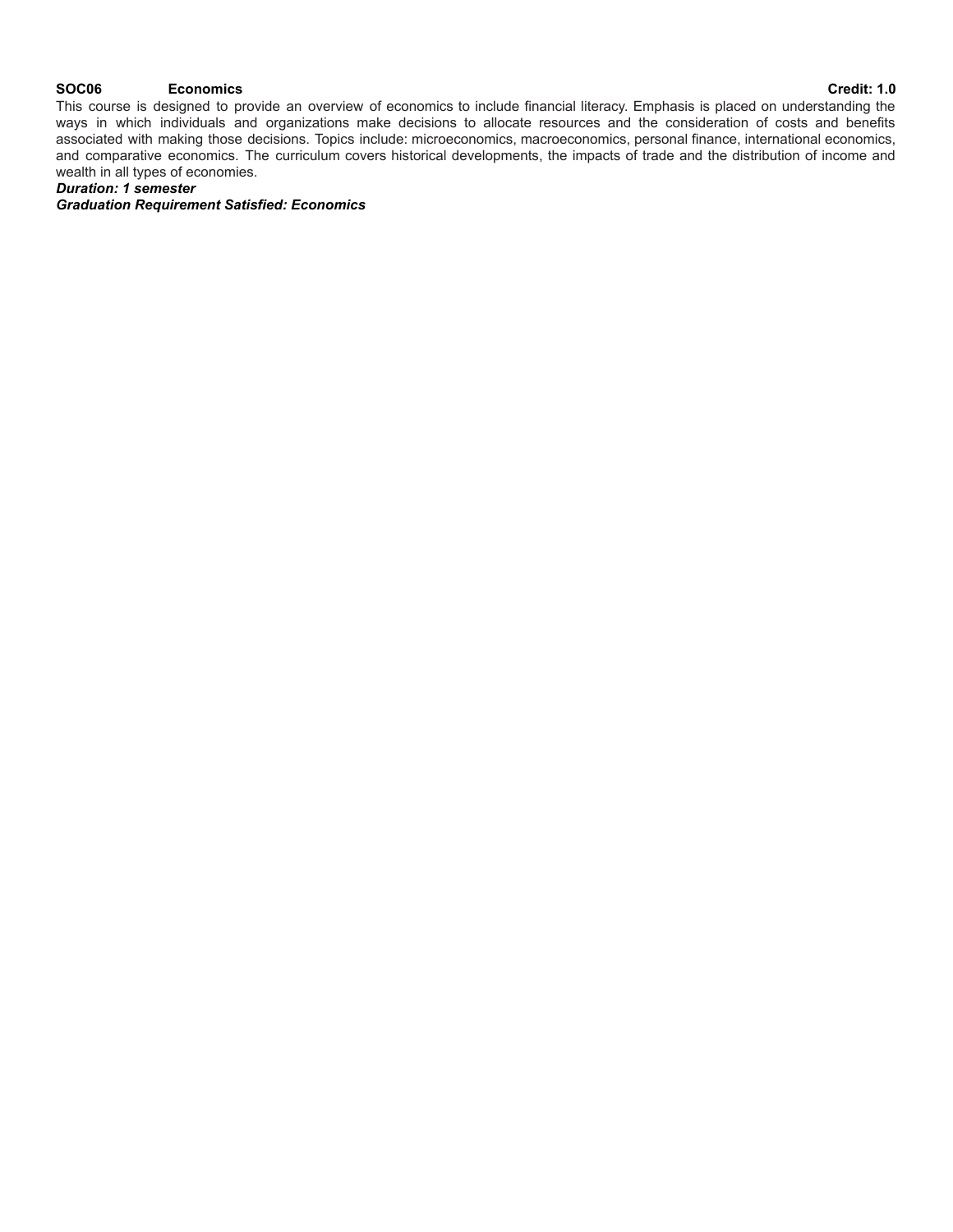# **MISCELLANEOUS ELECTIVES**

# **ELC01/ELC02 Introduction to Fire Science Credit: 1.0**

In this foundation course, students will gain skills through hands-on experiences. Topics will include live fire training, search and rescue techniques, high rise tower drills, and the use/operations of fire equipment used by local academies.

*Duration: 1 year*

*Graduation Requirement Satisfied: Elective*

# **ELC03 Speech and Debate Credit: 0.5**

Speech and Debate is an introductory course that covers a variety of styles of public speaking and formal debate. Students will become familiar with these styles through instruction research and practice.

*Duration: 1 semester*

# *Graduation Requirement Satisfied: Elective*

# **ELC08 Current Events Credit: 0.5**

This course enables students to study political, economic, and social issues facing the world. The focus of the course is on current issues, examine selected issues throughout the 20th century, and look at historical causes or possible solutions. Course may be repeated for credit.

*Duration: 1 semester*

*Graduation Requirement Satisfied: Elective*

# **ELC10 Criminal Justice Credit: 0.5**

This course examines the history and philosophy of law as part of the U S society. The major substantive areas of both criminal and civil law, such as constitutional rights, torts, contracts, property, family law, and equity will be addressed.

*Duration: 1 semester*

### *Graduation Requirement Satisfied: Elective*

# **ELC11/ELC12 Principles of Leadership (Student Council) Credit: 1.0**

Students develop leadership skills and apply fundamentals of government to governing the student body. Counsel members discuss common concerns, make decisions, and address school-related problems. All students are involved in organizing school activities and fund-raising efforts. Attendance at after-school events may be required.

*Duration: 1 year*

### *Graduation Requirement Satisfied: Elective*

### **ELC15/ELC16 Yearbook Credit: 1.0**

This course provides students with the knowledge and skills necessary to produce the yearbook. Students may gain experience in several components (writing, editing, layout, production and so on) or may focus on a signal aspect while producing the publication. This course may be repeated for credit.

*Duration: 1 year*

*Graduation Requirement Satisfied: Elective*

# **ELC17/ELC18 AVID (Advancement Via Individual Determination) Credit: 1.0**

AVID is a school-wide transformation effort focused on leadership, systems, instruction, and culture, and is designed to increase the number of students who enroll in and succeed in higher education. AVID is an elective courses that offers activities that enable students to learn organizational and study skills, enhance their critical thinking skills, receive academic assistance as necessary and be motivated to aspire toward a college education. High school AVID students receive support in the college/university application process including essay writing, financial aid, and scholarship applications.

*Duration: 1 year*

*Graduation Requirement Satisfied: Elective*

# **ELC21 Marketing Exploration Credit: 0.5**

The course is geared for students with an interest in marketing, sales, or small business operation. Using the principles of marketing students will explore the opportunities available in retail, wholesale, advertising, and other occupational fields.

# *Duration: 1 semester*

# *Graduation Requirement Satisfied: Elective*

# **ELC22 Journalism Credit: 0.5**

This course emphasizes writing style and technique as well as production values and organization. Journalism courses introduce students to the concepts of newsworthiness and press responsibility; develop students' skills in writing and editing stories, headlines, and captions; and teach students the principles of production design, layout, and printing.

*Duration: 1 semester Graduation Requirement Satisfied: Elective*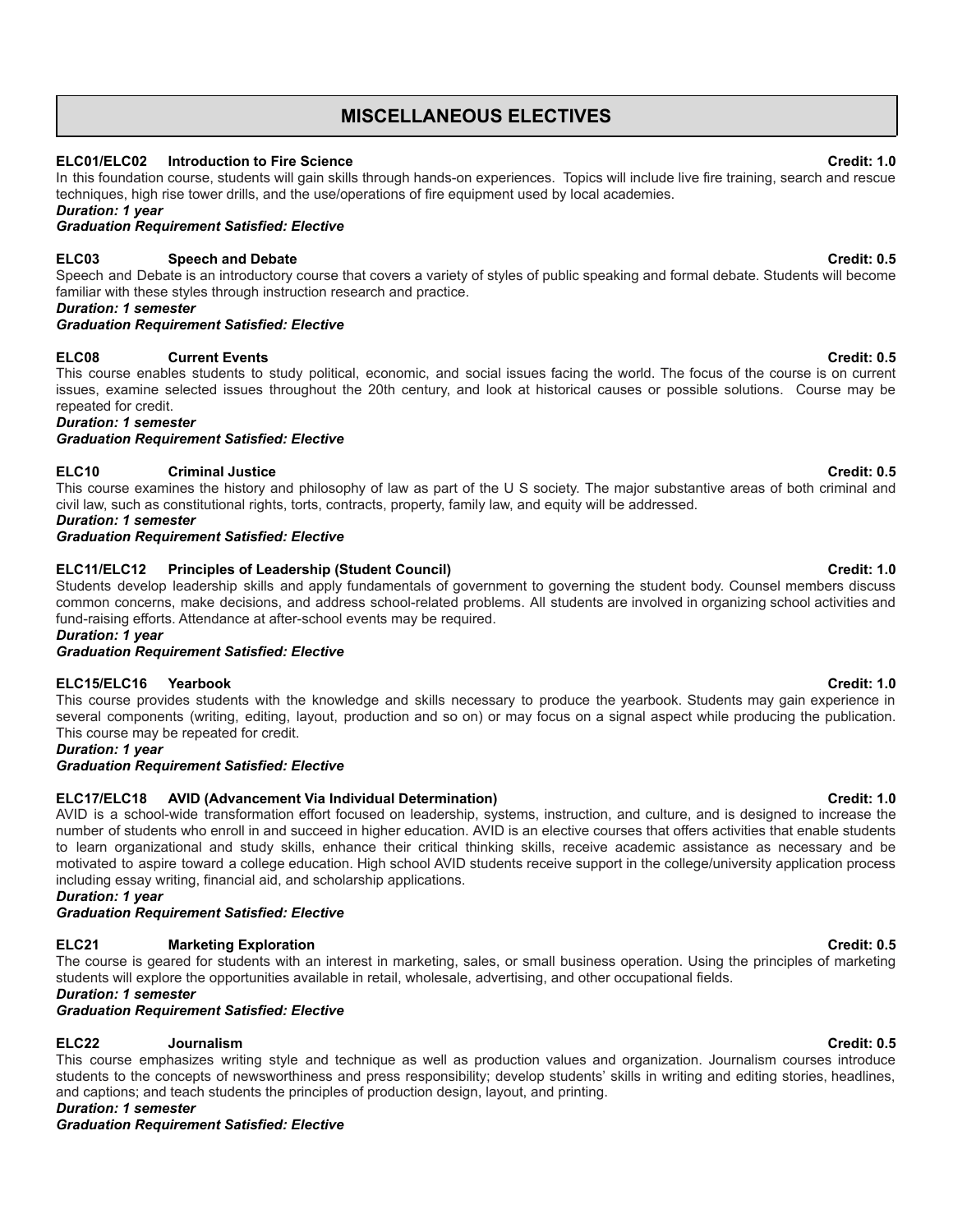# **ELC24 Strategic Reading Credit: 0.5**

This course is designed as an intervention to support students who may struggle with reading in the high school content areas. Strategic Reading has a time management focus, offering strategies for note-taking or for understanding and evaluating the important points of a variety of texts. The course will focus instruction on effective strategies such as identifying text structure and will aid in comprehension of content area reading. This course may be repeated for credit.

# *Duration: 1 semester*

*Graduation Requirement Satisfied: Elective*

# **ELC26/ELC27 Introduction to Engineering Credit: 1.0**

This course will focus on the design process and its application. Through hands-on projects, students apply engineering standards and document their work. Students use industry standard 3D modeling to help them design solutions to solve proposed problems, document their work and communicate solutions to peers and members of the professional community. *Duration: 1 year Course Fee: \$30*

*Graduation Requirement Satisfied: Elective*

# **ELC32/ELC33 Computer Programming Credit: 1.0**

This course introduces students to programming using industry-based language. Students will gain a strong understanding of object-oriented programming and enhance their critical thinking, collaboration, and real-world problem solving skills as they learn to design, code, and debug programming applications. No prior programming experience is required.

### *Duration: 1 year*

*Graduation Requirement Satisfied: Elective*

# **ELC41/ELC42 CompuPower: Leadership & Technology Credit: 1.0**

CompuPower is a course for rising sophomores that uses technology as a vehicle to foster student leadership through the investigation and promotion of students' assets/interests. Students will engage with a wide variety of technologies, which will enhance their academic, career, and technological capabilities, in order to promote positive social change within their community. Each quarter will focus on an essential question that students answer through tools such as: online photo/audio/video capture and editing, web design, graphic design, cloud-based document management, project planning and productivity, communication and collaboration, research and digital literacy, and basic coding. CompuPower students enrolled in this class earn CTE credit while engaging in unique ways to learn through field trips, one on one meetings with industry leaders and a free 4-day college experience hosted at Arizona State University to engage students in what a career in STEM could look like. You do not have to be an expert in technology or science to do well in the class.

*Duration: 1 year*

### *Graduation Requirement Satisfied: CTE, Elective*

### **ELC35 Career Exploration Program Credit: 0.5**

This program provides students an opportunity to earn elective credit while working in a paid position. There are no regular classes to attend; however, career activity assignments may be required to be completed in addition to working on the job. Students will be assigned a teacher coordinator and the employer must complete a satisfactory evaluation form. Students may earn 0.5 credit per semester by completing 128 hours worked. A maximum of 1.0 credit hours may be earned through CEP toward a student's graduation requirement. Students will be issued a Pass/Fail mark upon completion. A passing grade carries no value for GPA calculation.

# *Duration: 1 semester*

### *Graduation Requirement Satisfied: Elective*

### **AID01 Student Assistant Credit: 0.5**

Students will be assigned to the front office and serve as an office assistant performing a variety of duties. Students will be issued a Pass/Fail mark upon completion. A passing grade carries no value for GPA calculation.

*Duration: 1 semester*

*Graduation Requirement Satisfied: Elective*

### **MIS01/MIS02 Release Time Credit: 0.0**

Seniors may be granted release time if they are on track for graduation. *Duration: 1 year*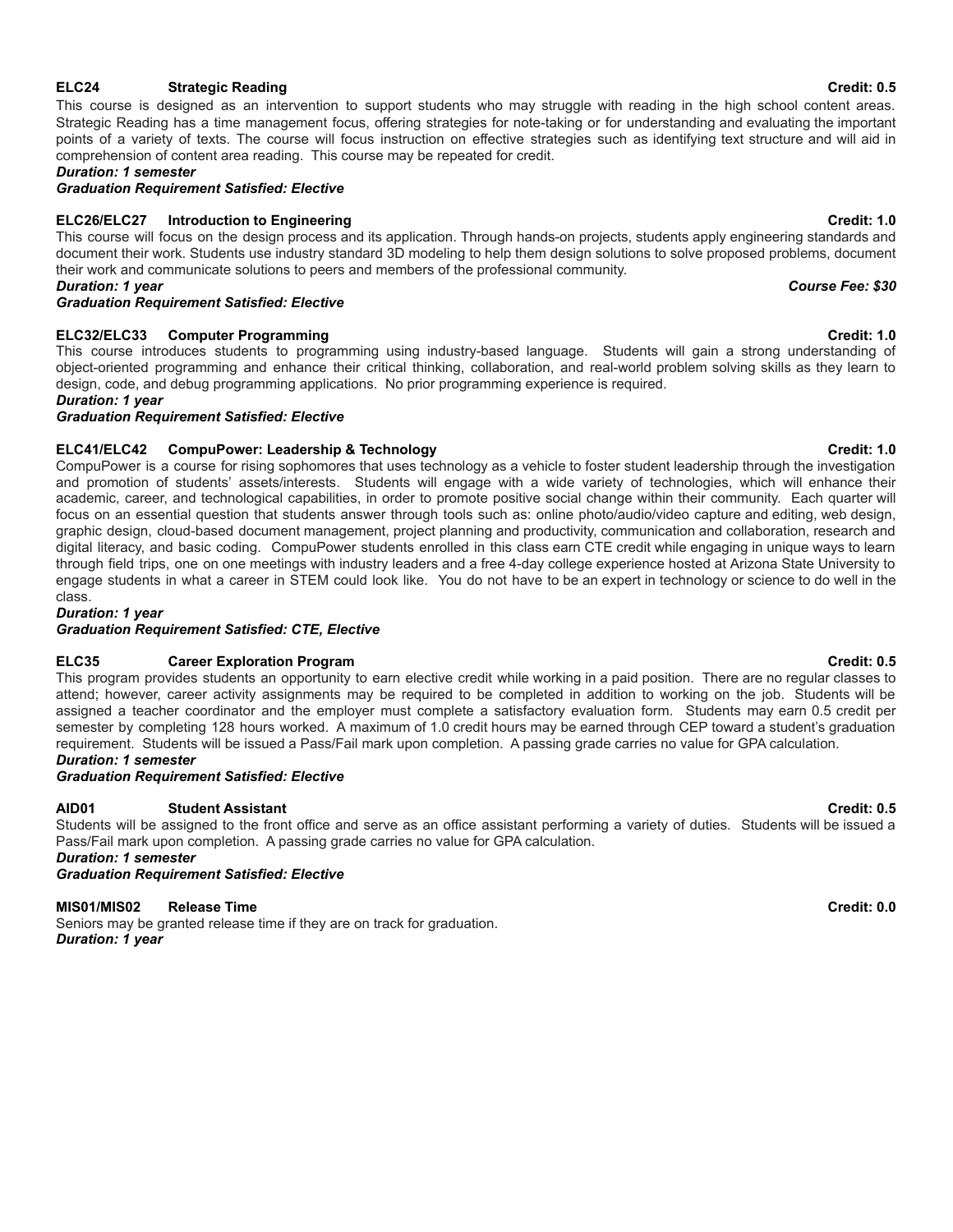# **SPECIAL EDUCATION**

### **ELC04/ELC05 Academic Lab Credit: 1.0**

Students who would benefit from a structured setting to assist with development of academic, social, or behavioral skills enroll in this class. Students learn important study skills such as organization, time management, and teamwork. Support is provided for all content area classes to give students individualized assistance so that they have the opportunity to make progress in the general education curriculum. Course may be repeated for credit.

### *Duration: 1 year*

### *Graduation Requirement Satisfied: Elective*

### **ELC06/ELC07 School to Work Credit: 1.0**

This course focuses on job skill training at AJHS and the surrounding area Job placement is based on the student's needs, taking into account the student's preferences and interests. Course may be repeated for credit.

### *Duration: 1 year*

### *Graduation Requirement Satisfied: Elective*

### **ENG51/ENG52 LS English 9 Credit: 1.0**

English 9 builds upon students' prior knowledge of grammar, vocabulary, word usage, and the mechanics of writing and includes the four aspects of language use: reading, writing, speaking, and listening. This course introduces and defines various genres of literature, with writing exercises linked to reading selections.

*Duration: 1 year*

*Graduation Requirement Satisfied: English*

### **ENG53/ENG54 LS English 10 Credit: 1.0**

English10 offers a balanced focus on composition and literature. Students learn about the alternate aims and audiences of written compositions by writing persuasive, critical, and creative multi-paragraph essays and compositions. Through the study of various genres of literature, students can improve their reading rate and comprehension and develop the skills to determine the author's intent and theme and to recognize the techniques used by the author to deliver his or her message.

# *Duration: 1 year*

*Graduation Requirement Satisfied: English*

### **ENG35/ENG36 LS English 11 Credit: 1.0**

English 11 focuses upon commonly known American authors and their work. Students improve their critical-thinking skills as they determine the underlying assumptions and values within the selected works as they understand how the literature reflects the society of the time. Oral discussion is an integral part of literature courses and written compositions are required.

*Duration: 1 year*

### *Graduation Requirement Satisfied: English*

### **ENG37/ENG38 LS English 12 Credit: 1.0**

English 12 blends composition and literature into a cohesive whole as students write critical and comparative analyses of selected literature while continuing to develop their language skills. Students are required to write multi-paragraph essays and research papers. *Duration: 1 year*

### *Graduation Requirement Satisfied: English*

### **MAT51/MAT52 LS Algebra I Credit: 1.0**

Algebra I topics include the study of properties and operations of the real number system; evaluating rational algebraic expressions; solving and graphing first degree equations and inequalities; translating word problems into equations; operations with and factoring of polynomials; and solving simple quadratic equations.

### *Duration: 1 year*

*Graduation Requirement Satisfied: Mathematics*

### **MAT53/MAT54 LS Geometry Credit: 1.0**

Geometry courses, emphasizing an abstract, formal approach to the study of geometry; typically include topics such as properties of plane and solid figures; deductive methods of reasoning and use of logic; geometry as an axiomatic system including the study of postulates, theorems, and formal proofs; concepts of congruence, similarity, parallelism, perpendicularity, and proportion; and rules of angle measurement in triangles.

### *Duration: 1 year*

*Graduation Requirement Satisfied: Mathematics*

### **MAT55/MAT56 LS Algebra II Credit: 1.0**

Algebra II course topics typically include field properties and theorems; set theory; operations with rational and irrational expressions; factoring of rational expressions; in-depth study of linear equations and inequalities; quadratic equations; solving systems of linear and quadratic equations; graphing of constant, linear, and quadratic equations; and properties of higher degree equations.

### *Duration: 1 year*

*Graduation Requirement Satisfied: Mathematics*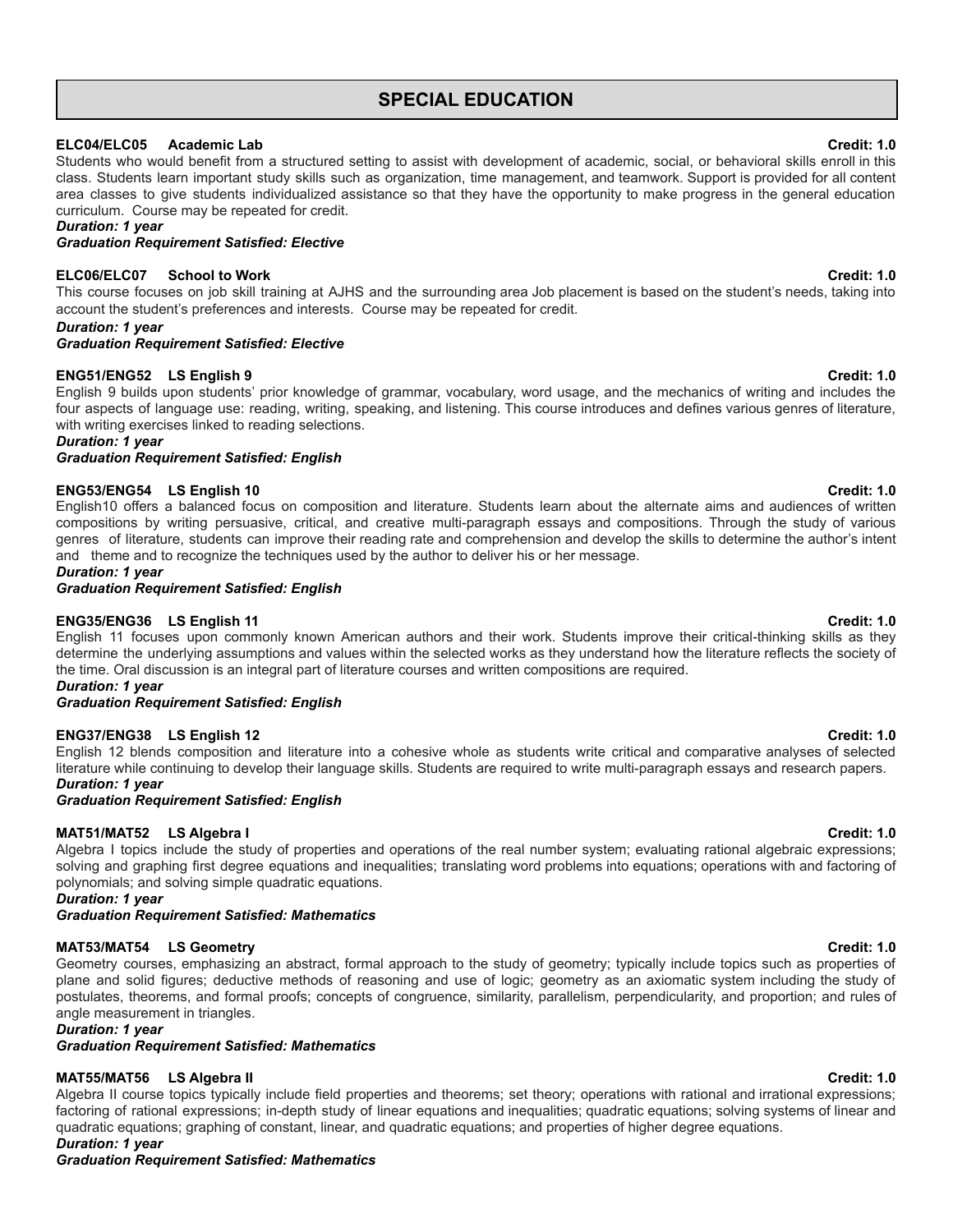### **MAT57/MAT58 LS Financial Math Credit: 1.0**

This course examines practical applications of mathematics with topics in personal finance and measurement. It combines previously acquired knowledge in linear and non-linear equations in meaningful ways and encourages students to analyze their world through mathematical modeling. Specific topics include income tax, investments, making purchases using credit, and practical geometry. *Duration: 1 year*

# *Graduation Requirement Satisfied: Mathematics*

### **PED18 LS Health and Wellness Credit: 0.5**

This course addresses health and wellness topics and issues relevant to high school students. Students will acquire knowledge and skills necessary to maintain lifelong good health and to make informed choices and accept personal responsibility for those choices. The units covered in this course include personal health (nutrition and fitness, mental health and stress management, drug/alcohol abuse prevention, disease prevention, and first aid) and consumer health issues.

*Duration: 1 semester*

*Graduation Requirement Satisfied: Health*

### **SCI31/SCI32 LS Physical Science Credit: 1.0**

Physical Science is a course that will explore the physical world through evaluation of Cross-cutting Concepts utilizing Science and Engineering Practices to investigate the natural laws governing the physical world. Topics will include concepts from the Essential Physics and Essential Chemistry standards.

*Duration: 1 year*

### *Graduation Requirement Satisfied: Physical Science*

# **SCI33/SCI34 LS Biology Credit: 1.0**

Biology is designed to provide information regarding the fundamental concepts of life and life processes. Topics include: the web of life, human population and environmental effects, diversity of organisms and their relationships, functional systems, reproduction, genetics, and evolution.

*Duration: 1 year*

*Graduation Requirement Satisfied: Life Science*

# **SCI35/SCI36 LS Earth and Space Science Credit: 1.0**

The Earth and Space Science course focuses on the study of space, geologic structures and forces, the waters on our planet, and the atmospheric forces that shape our world. Students will explore the earth's spheres including the geosphere, hydrosphere, cryosphere, atmosphere, and the cycles of the earth such as the water and carbon cycle. Through Cross-cutting Concepts and Science and Engineering Practices, students will learn about geologic time, space exploration, the solar system, and the universe. *Duration: 1 year*

*Graduation Requirement Satisfied: Physical Science*

### **SOC51/SOC52 LS World History/Geography Credit: 1.0**

World history from ancient civilizations to modern times is studied. The course prepares students to compare and contrast past cultures and civilizations and to identify how these civilizations have contributed to modern cultures and have influenced their lives. An understanding of geography is integrated into the course.

### *Duration: 1 year*

### *Graduation Requirement Satisfied: Social Studies*

### **SOC53/SOC54 LS US/AZ History Credit: 1.0**

Development of our state and nation from the earliest inhabitants to the present day is covered. An understanding of the nation's cultural, political and economic growth is emphasized. The first semester addresses the Colonial Period to the Civil War. The second semester covers the period from the Reconstruction through present day. A survey of Arizona history and government is incorporated into the second semester.

*Duration: 1 year*

# *Graduation Requirement Satisfied: Social Studies*

# **SOC55 LS US/AZ Government Credit: 0.5**

Students acquire basic knowledge and appreciation of the purpose and operation of the American and Arizona governments. Emphasis is on preparing students to function more effectively as citizens of a democratic society. The primary content of study is the federal system and its underlying principles as they relate to national, state and local levels. Constitutional principles, the concepts of rights and responsibilities, and the role of political parties and interest groups are presented.

### *Duration: 1 semester*

*Graduation Requirement Satisfied: Social Studies*

# **SOC56 LS Economics Credit: 0.5**

This course is designed to provide a basic understanding of the relationship between economics, social, and political issues. Emphasis is placed on the philosophy, development and operation of our free enterprise systems and its influence on the individual and society. Topics include: microeconomics, macroeconomics, international economics, comparative economics, and personal finance. *Duration: 1 semester*

*Graduation Requirement Satisfied: Social Studies*